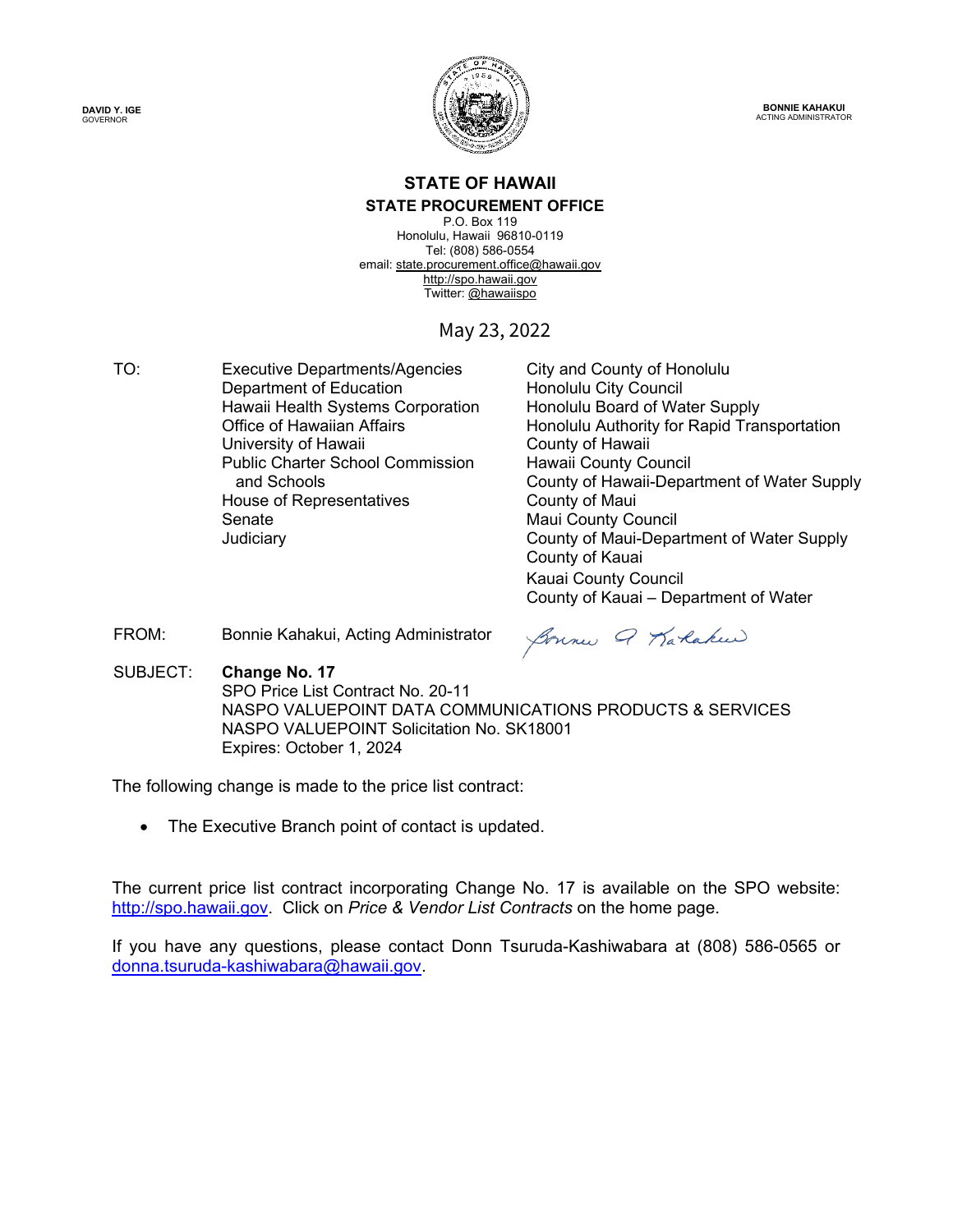# **WHERE TO FIND**

| Vendor Codes, HCE, pCard, PO, GET and County Surcharge, Payment  4  |  |
|---------------------------------------------------------------------|--|
|                                                                     |  |
|                                                                     |  |
| Data Communications Products & Service Categories                   |  |
|                                                                     |  |
|                                                                     |  |
| Category 1.3 Routers, Switches, Security & Networking Storage 10-15 |  |
|                                                                     |  |
| Category 1.5 Facility Management, Monitoring and Control  18        |  |
|                                                                     |  |
|                                                                     |  |
|                                                                     |  |
|                                                                     |  |
|                                                                     |  |
|                                                                     |  |

# Contractor Information: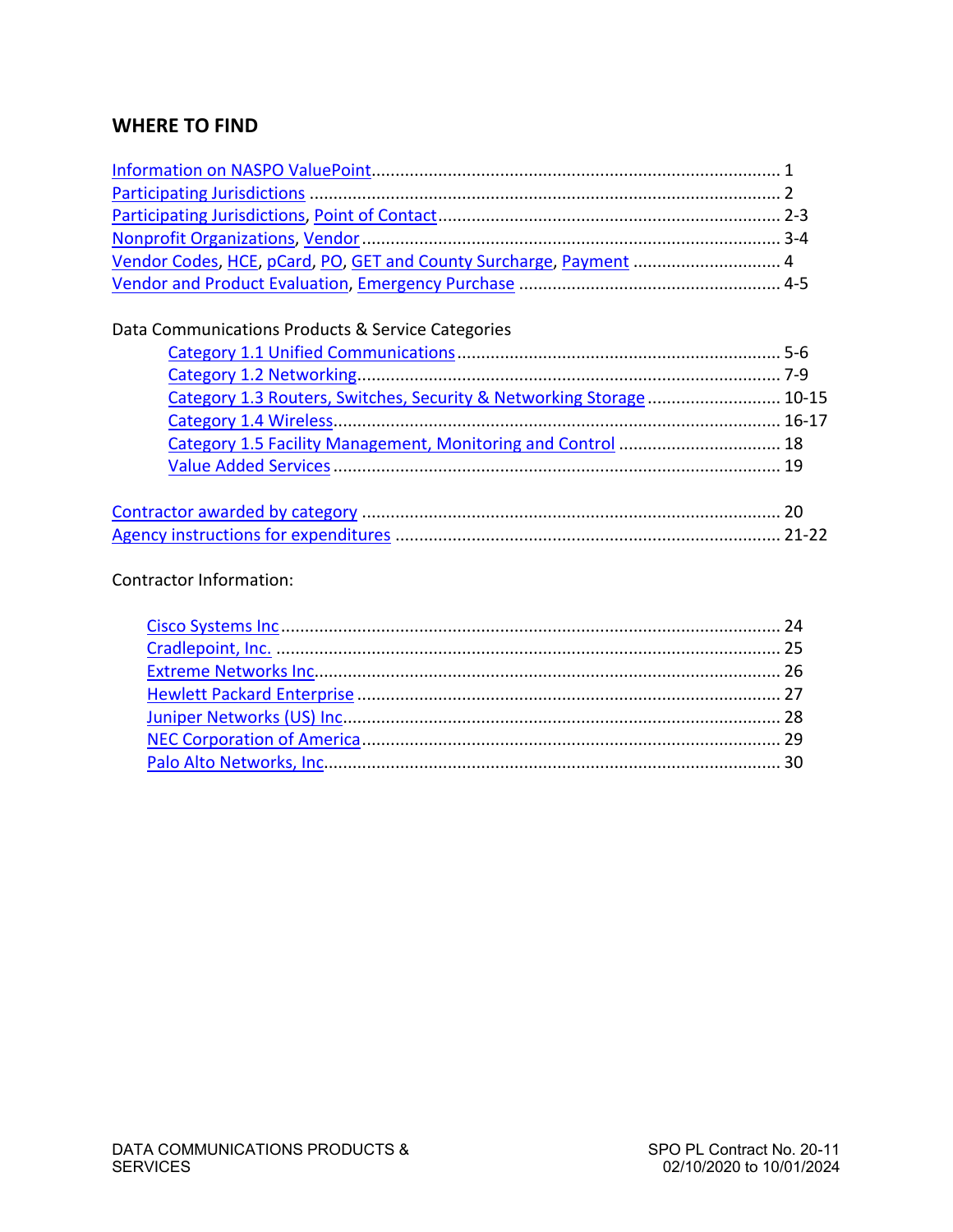#### **STATE OF HAWAII STATE PROCUREMENT OFFICE**

**SPO Price List Contract No. 20-11** Replaces SPO Price List Contract No. 15-04 Includes Change No. 17 Effective 05/23/2022

### <span id="page-2-0"></span>**THIS SPO PRICE/VENDOR LIST CONTRACT IS FOR AUTHORIZED BUSINESS ONLY**

# **NASPO VALUEPOINT DATA COMMUNICATIONS PRODUCTS & SERVICES - STATEWIDE**  (NASPO VALUEPOINT RFP SK18001) **February 10, 2020 to October 1, 2024**

#### **INFORMATION ON NASPO VALUEPOINT**

The NASPO ValuePoint Cooperative Purchasing Organization is a multi-state contracting consortium of state governments, including local governments, of which the State of Hawaii is a member. NASPO ValuePoint Purchasing Organization seeks to achieve price discounts by combining the requirements of multi-state governmental agencies, and cost-effective and efficient acquisition of quality products and services.

The State of Utah is the current lead agency and contract administrator for the NASPO ValuePoint Data Communications Product & Services contract. A request for competitive sealed proposals was issued on behalf of NASPO ValuePoint Cooperative Purchasing Organization and contracts were awarded to nine (9) qualified Contactors. The State of Hawaii has signed a Participating Addendum with five (5) Contractors and intends to sign with the remaining four (4) Contractors.

This contract offers data communication products and services in five categories. They are Unified Communications, Networking, Routers, Switches, Security and Storage Networking, Wireless and Facility Management, Monitoring and Control.

For additional information on this contract, visit the NASPO ValuePoint website at [https://www.naspovaluepoint.org/portfolio/data-communications-2019-2026/.](https://www.naspovaluepoint.org/portfolio/data-communications-2019-2026/)

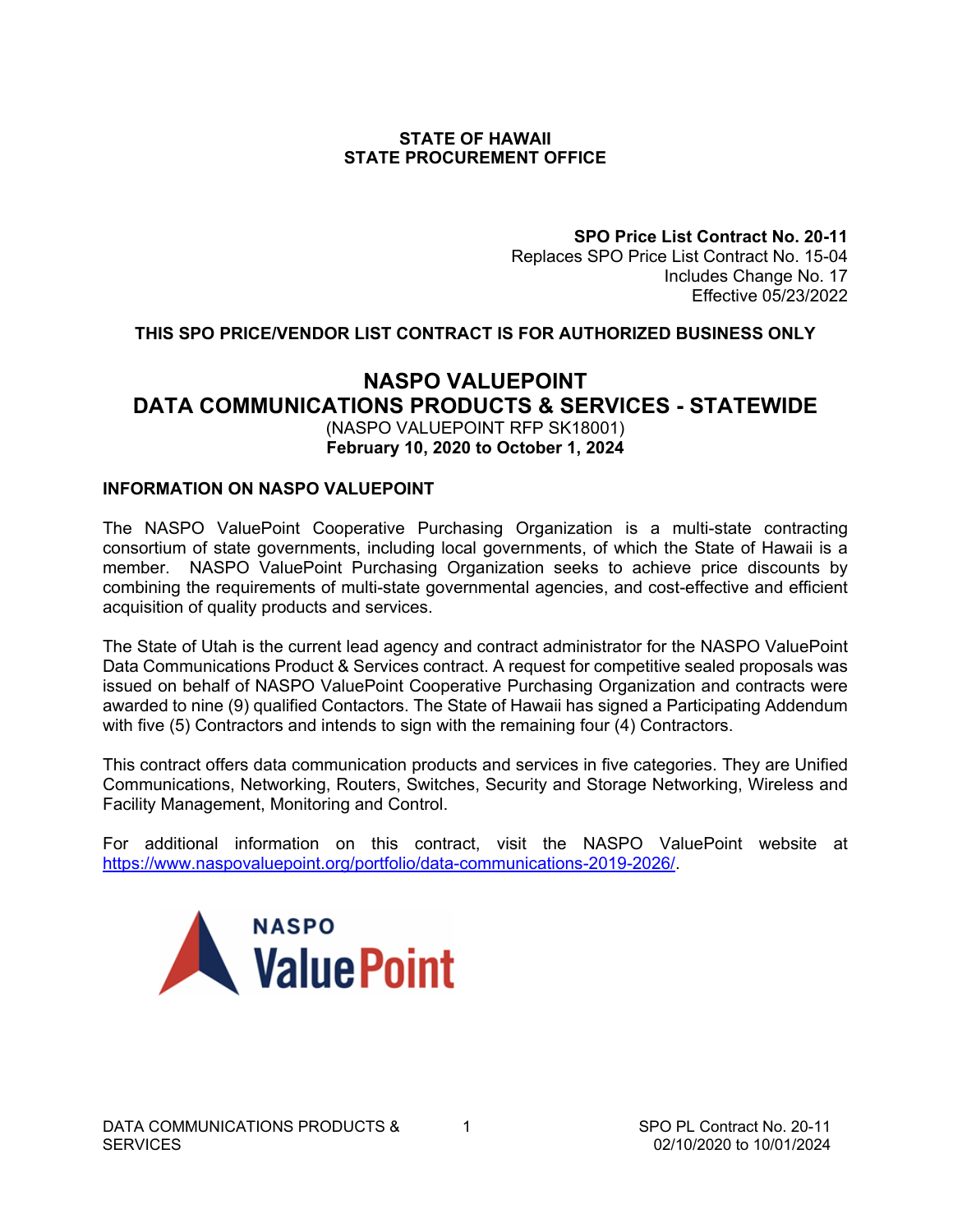<span id="page-3-0"></span>**PARTICIPATING JURISDICTIONS** listed below have signed a cooperative agreement with the SPO and are authorized to utilize this price list contract.

| <b>Executive Departments/Agencies</b>               | City and County of Honolulu                   |
|-----------------------------------------------------|-----------------------------------------------|
| Department of Education                             | <b>Honolulu City Council</b>                  |
| Hawaii Health Systems Corporation                   | Honolulu Board of Water Supply                |
| <b>Office of Hawaiian Affairs</b>                   | Honolulu Authority for Rapid Transportation   |
| University of Hawaii                                | County of Hawaii                              |
| <b>Public Charter School Commission and Schools</b> | <b>Hawaii County Council</b>                  |
| House of Representatives                            | County of Hawaii – Department of Water Supply |
| Senate                                              | County of Maui                                |
| Judiciary                                           | <b>Maui County Council</b>                    |
|                                                     | County of Maui – Department of Water Supply   |
|                                                     | County of Kauai                               |
|                                                     | Kauai County Council                          |
|                                                     | County of Kauai – Department of Water         |

The participating jurisdictions are not required but may purchase from this price list contract, and requests for exception from the contract are not required. Participating jurisdictions are allowed to purchase from other Vendors; however, HRS chapter 103D, and the procurement rules apply to purchases by using the applicable method of procurement and its procedures, such as small purchases or competitive sealed bidding. The decision to use this contract or to solicit pricing from other sources is at the discretion of the participating jurisdiction.

**POINT OF CONTACT**. Questions regarding the products listed, ordering, pricing and status should be directed to the Contractor(s).

| <b>Jurisdiction</b>          | <b>Name</b>                | <b>Telephone</b> | <b>Fax</b> | E-mail                              |
|------------------------------|----------------------------|------------------|------------|-------------------------------------|
| Executive                    | Donn Tsuruda-              | 586-0565         | 586-0570   | donna.tsuruda-                      |
|                              | Kashiwabara                |                  |            | kashiwabara@hawaii.gov              |
| <b>DOE</b>                   | Procurement Staff          | 675-0130         | 675-0133   | G-OFS-DOE-Procurement@k12.hi.us     |
| <b>HHSC</b>                  | Nancy Delima               | 359-0994         |            | ndelima@hhsc.org                    |
| <b>OHA</b>                   | <b>Christopher Stanley</b> | 594-1833         | 594-1865   | chriss@oha.org                      |
| <b>UH</b>                    | Karlee Hisashima           | 956-8687         | 956-2093   | karlee@hawaii.edu                   |
|                              |                            |                  |            |                                     |
| <b>Public Charter School</b> | Danny                      | 586-3775         | 586-3776   | danny.vasconcellos@spcsc.hawaii.gov |
| Commission and               | Vasconcellos               |                  |            |                                     |
| <b>Schools</b>               |                            |                  |            |                                     |
| House                        | <b>Brian Takeshita</b>     | 586-6423         | 586-6401   | takeshita@capitol.hawaii.gov        |
|                              |                            |                  |            |                                     |
| Senate                       | Carol Taniguchi            | 586-6720         | 586-6719   | c.taniguchi@capitol.hawaii.gov      |
|                              |                            |                  |            |                                     |
| Judiciary                    | <b>Tritia Cruz</b>         | 538-5805         | 538-5802   | tritia.l.cruz@courts.hawaii.gov     |
|                              |                            |                  |            |                                     |
| C&C of Honolulu              | Procurement                | 768-5535         | 768-3299   | bfspurchasing@honolulu.gov          |
|                              | Specialist                 |                  |            |                                     |
|                              |                            |                  |            |                                     |
|                              |                            |                  |            |                                     |

Procurement questions or concerns may be directed as follows: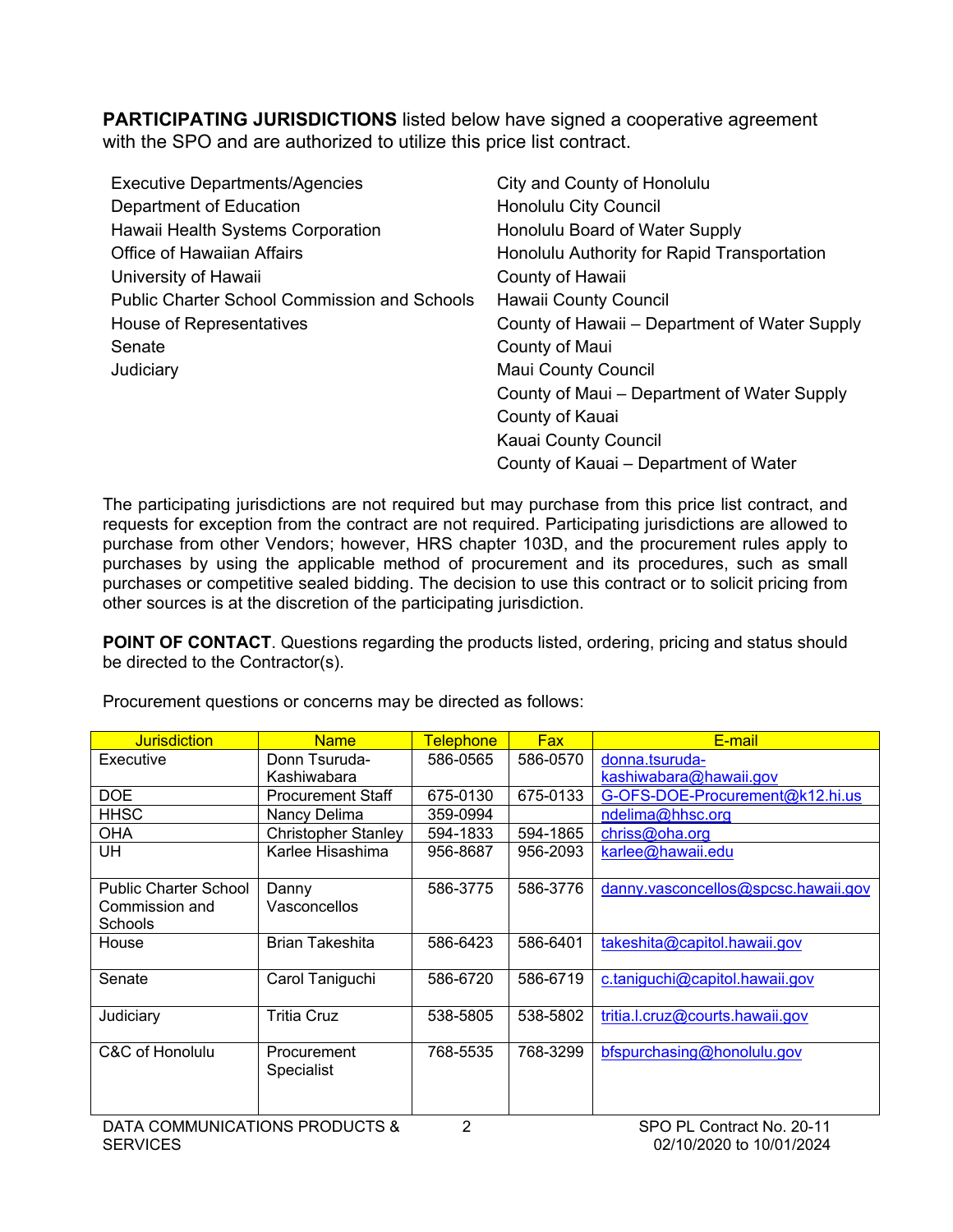<span id="page-4-0"></span>

| <b>Jurisdiction</b>   | <b>Name</b>               | <b>Telephone</b> | <b>Fax</b> | E-mail                          |
|-----------------------|---------------------------|------------------|------------|---------------------------------|
| Honolulu City Council | Kendall Amazaki,          | 768-5084         | 768-5011   | kamazaki@honolulu.gov           |
|                       | Jr. Nanette Saito         | 768-5085         |            | nsaito@honolulu.gov             |
| Honolulu Board of     | <b>Procurement Office</b> | 748-5071         |            | fn procurement@hbws.org         |
| <b>Water Supply</b>   |                           |                  |            |                                 |
| <b>HART</b>           | Dean Matro                | 768-6246         |            | dean.matro@honolulu.gov         |
| County of Hawaii      | Diane Nakagawa            | 961-8440         | 961-8248   | Diane.Nakagawa@hawaiicounty.gov |
| Hawaii County         | Diane Nakagawa            | 961-8440         | 961-8248   | Diane.Nakagawa@hawaiicounty.gov |
| Council               |                           |                  |            |                                 |
| County of Hawaii-     | Ka'iulani L.              | 961-8050         | 961-8657   | kmatsumoto@hawaiidws.org        |
| Department of Water   | Matsumoto                 | x224             |            |                                 |
| Supply                |                           |                  |            |                                 |
| County of Maui        | Jared Masuda              | 463-3816         |            | jared.masuda@co.maui.hi.us      |
| Maui County Council   | Marlene Rebugio           | 270-7838         |            | marlene.rebugio@mauicounty.us   |
| County of Maui-       | Kenneth L. Bissen         | 270-7684         | 270-7136   | ken.bissen@co.maui.hi.us        |
| Department of Water   |                           |                  |            |                                 |
| Supply                |                           |                  |            |                                 |
| County of Kauai       | <b>Ernest Barreira</b>    | 241-4295         | 241-6349   | ebarreira@kauai.gov             |
|                       |                           |                  |            |                                 |
| Kauai County Council  | Codie Tabalba             | 241-4193         | 241-6349   | ctabalba@kauai.gov              |
|                       | <b>Scott Sato</b>         | 241-4810         | 241-6349   | ssato@kauai.gov                 |
| County of Kauai-      | Marcelino Soliz           | 245-5470         | 241-5813   | msoliz@kauaiwater.org           |
| Department of Water   |                           |                  |            |                                 |

**USE OF PRICE & VENDOR LIST CONTRACTS BY NONPROFIT ORGANIZATIONS.** Pursuant to HRS §103D-804, nonprofit organizations with current purchase of service contracts (HRS chapter 103F) have been invited to participate in the SPO price & vendor lists contracts.

A listing of these nonprofit organizations is available at the SPO website: [http://spo.hawaii.gov.](http://spo.hawaii.gov/) Click on *For Vendors > Non-Profits > Cooperative Purchasing Program > View the list of qualifying nonprofits eligible to participate in cooperative purchasing.*

If a nonprofit wishes to purchase from a SPO price or vendor list contract, the nonprofit must obtain approval from each Vendor, i.e., participation must be mutually agreed upon. A Vendor may choose to deny participation by a nonprofit. Provided, however, if a nonprofit and Vendor mutually agree to this arrangement, it is understood that the nonprofit will retain its right to purchase from other than a SPO price or vendor list Contractor(s).

**VENDORS.** The authorized Contractors are listed in this price list contract. They have signed a Master Agreement with the State of Utah and a Participating Addendum with the Hawaii State Procurement Office.

| <b>Hewlett Packard Enterprise Company</b> | Cradlepoint, Inc.                           | NEC Corporation of America |
|-------------------------------------------|---------------------------------------------|----------------------------|
| Palo Alto Networks, Inc                   | Juniper Networks (US) Inc Cisco Systems Inc |                            |
| Extreme Networks Inc                      |                                             |                            |

**VENDOR CODES** for annotation on purchase orders are obtainable from the *Alphabetical Vendor Edit Table* available at your department's fiscal office. Agencies are cautioned that the remittance address on an invoice may be different from the address of the vendor code annotated on the purchase order.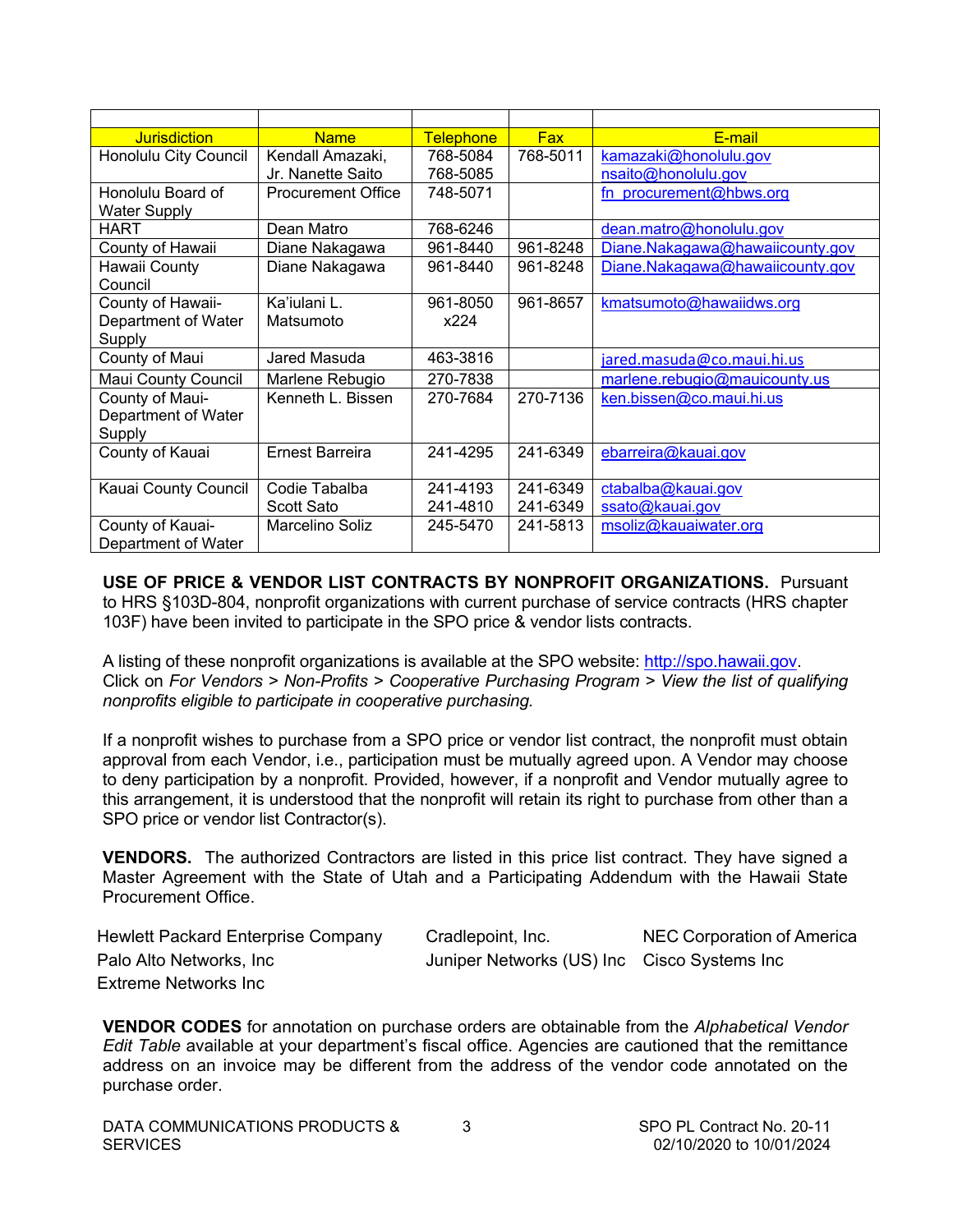<span id="page-5-0"></span>**COMPLIANCE PURSUANT TO HRS §103D-310(c).** Prior to awarding this contract, the SPO verified compliance of the Vendor(s) named in the SPO Price List Contract No. 20-11*. No further compliance verification is required prior to issuing a contract, purchase order, or pCard payment when utilizing this contract.*

**PURCHASING CARD (pCard).** The State of Hawaii Purchasing Card (pCard) is required to be used by the Executive departments/agencies, excluding DOE, HHSC, OHA and UH for orders totaling less than \$2,500. For purchases of \$2,500 or more, agencies may use the pCard, subject to its credit limit, or issue a purchase order.

**PURCHASE ORDERS** may be issued for purchases \$2,500 or more, and for Vendors who either do not accept the pCard, set minimum order requirements before accepting the pCard for payment, or charge its customers a transaction fee for the usage.

**SPO PL CONTRACT NO. 20-11** & **NASPO VALUEPOINT MASTER AGREEMENT NUMBER**  (notated on the vendor information page) shall be typed on purchase orders issued against this price list contract**.** For pCard purchases, the SPO PL Contract No. 20-11 and the NASPO ValuePoint Master Agreement Number shall be notated on the appropriate transaction document. The Master Agreement Numbers can be found on the vendor information page.

**STATE GENERAL EXCISE TAX (GET) AND COUNTY SURCHARGE** shall not exceed the following rates if seller elects to pass on the charges to its customers.

| <b>COUNTY</b>                                         | <b>COUNTY</b><br><b>SURCHARGE</b><br><b>TAX RATE</b> | <b>STATE</b><br><b>GET</b> | <b>TAX</b><br><b>ON</b><br><b>RATE</b> | <b>MAX PASS- EXPIRATION DATE</b><br><b>SURCHARGE</b><br><b>OF</b><br><b>TAX RATE</b> |
|-------------------------------------------------------|------------------------------------------------------|----------------------------|----------------------------------------|--------------------------------------------------------------------------------------|
| <b>C&amp;C OF HONOLULU</b>                            | 0.50%                                                | 4.0%                       | 4.7120%                                | 12/31/2030                                                                           |
| <b>HAWAII</b>                                         | 0.50%                                                | 4.0%                       | 4.7120%                                | 12/31/2030                                                                           |
| COUNTY OF<br>MAUI<br>(including Molokai and<br>Lanai) | 0.0%                                                 | 4.0%                       | 4.1666%                                | No county surcharge                                                                  |
| <b>KAUAI</b>                                          | 0.50%                                                | 4.0%                       | 4.7120%                                | 12/31/2030                                                                           |

The GET or use tax and county surcharge may be added to the invoice as a separate line item and shall not exceed the current max pass-on tax rate(s) for each island.

County surcharges on state general excise (GE) tax or Use tax may be visibly passed on but is not required. For more information on county surcharges and the max pass-on tax rate, please visit the Department of Taxation's website at [http://tax.hawaii.gov/geninfo/countysurcharge.](http://tax.hawaii.gov/geninfo/countysurcharge)

**PAYMENTS** are to be made to the Vendor(s) remittance address. HRS §103-10 provides that the State shall have thirty (30) calendar days after receipt of invoice or satisfactory completion of contract to make payment. Payments may also be made via pCard.

**VENDOR AND PRODUCT EVALUATION** form, SPO-012, for the purpose of addressing concerns on this price list contract, is available to agencies at the SPO website: [http://spo.hawaii.gov.](http://spo.hawaii.gov/) Click on *Forms* on the home page.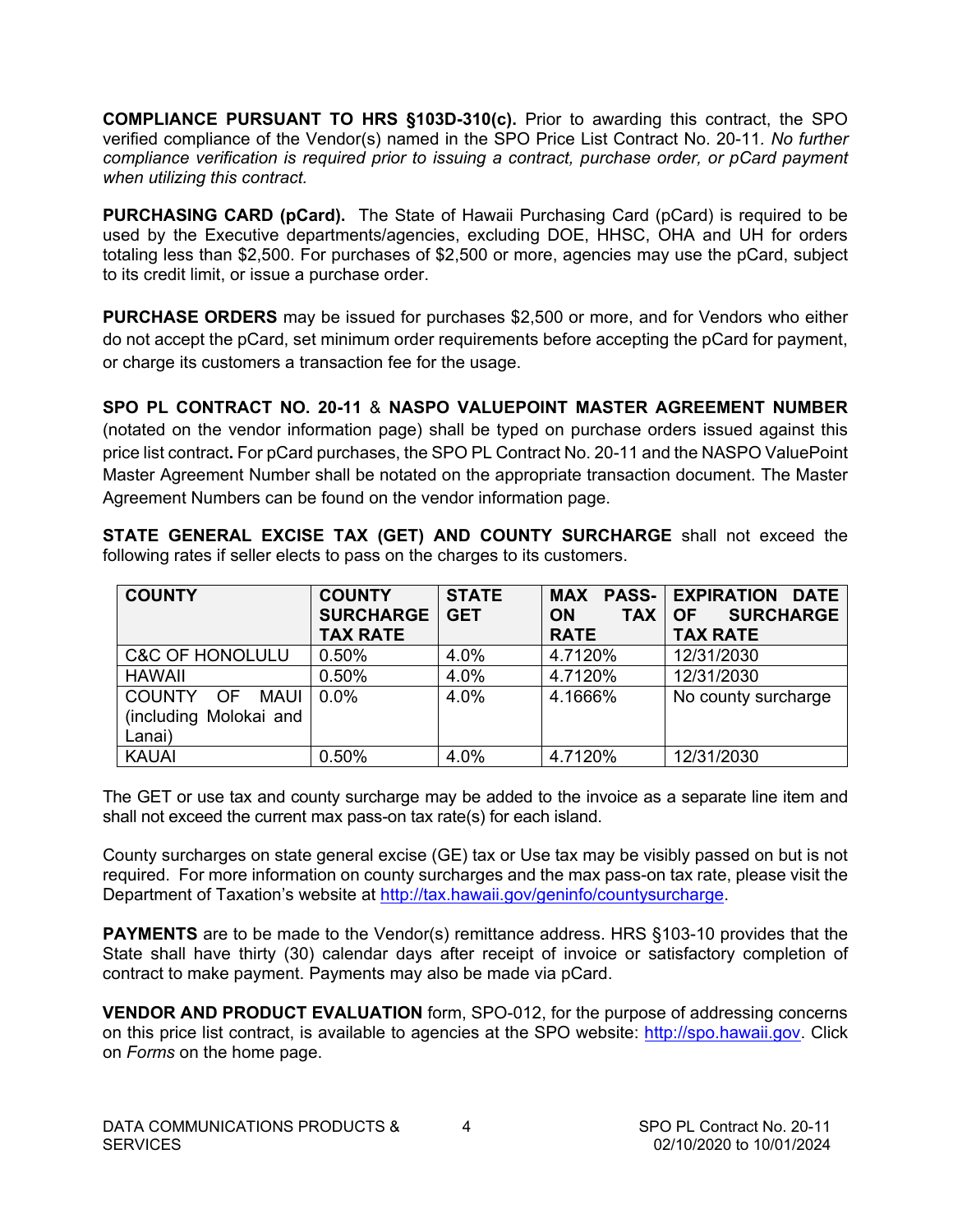<span id="page-6-0"></span>**PRICE OR VENDOR LIST CONTRACT AVAILABLE ON THE INTERNET** at the SPO website: [http://spo.hawaii.gov.](http://spo.hawaii.gov/) Click on *Price & Vendor List Contracts* on the home page.

**EMERGENCY PURCHASE**. The FEMA special provisions have been added to the contract to allow departments/agencies to make purchases during a declared disaster and seek FEMA reimbursement during a declared emergency. For more information, please visit [https://spo.hawaii.gov/for-state-county-personnel/disaster-preparedness-procurement/fema](https://spo.hawaii.gov/for-state-county-personnel/disaster-preparedness-procurement/fema-reimbursement/)[reimbursement/.](https://spo.hawaii.gov/for-state-county-personnel/disaster-preparedness-procurement/fema-reimbursement/)

The following Contractor(s) have agreed to the FEMA special provisions:

- Cisco Systems Inc.
- Juniper Networks (US) Inc
- NEC Corporation of America

# **DATA COMMUNICATIONS PRODUCTS & SERVICES CATEGORIES**

### **Category 1.1: UNIFIED COMMUNICATIONS (UC)**

A set of products that provides a consistent unified user interface and user experience across multiple devices and modes of communications. Unified Communications that is able to provide services such as session management, voice, video, messaging, mobility, and meeting solutions (i.e., web, audio, IM&P, file sharing, white boarding, guest support, etc.). It can provide the foundation for advanced unified communications capabilities of IM and presence-based services and extends telephony features and capabilities to packet telephony network devices such as IP phones, media processing devices, Voice over IP (VoIP) gateways, and multimedia applications. Additional services, such as unified messaging, multimedia conferencing, collaborative contact centers, and interactive multimedia response systems, are made possible through open telephony APIs. General UC solution capabilities should include:

- High Availability for Call Processing
- Hardware Platform High Availability
- Network Connectivity High Availability
- PSTN Access resiliency
- Call Processing Redundancy
- Optional Branch Office Survivability Services

**1.1.1 IP Telephony** — Solutions utilized to provide the delivery of the telephony application (for example, call setup and teardown, and telephony features) over IP, instead of using circuitswitched or other modalities. Capabilities should include:

- Support for analog, digital, and IP endpoints
- Centralized Management
- Enterprise Telephony Features (CFx, Transfer, CID, Shared line appearance, One Number Service, etc.)
- Provide basic hunt group and call queuing capabilities
- Flexibility to configure queue depth and hold time, play unique announcements and Music on Hold (MoH), log in and log out users from a queue and basic queue statistics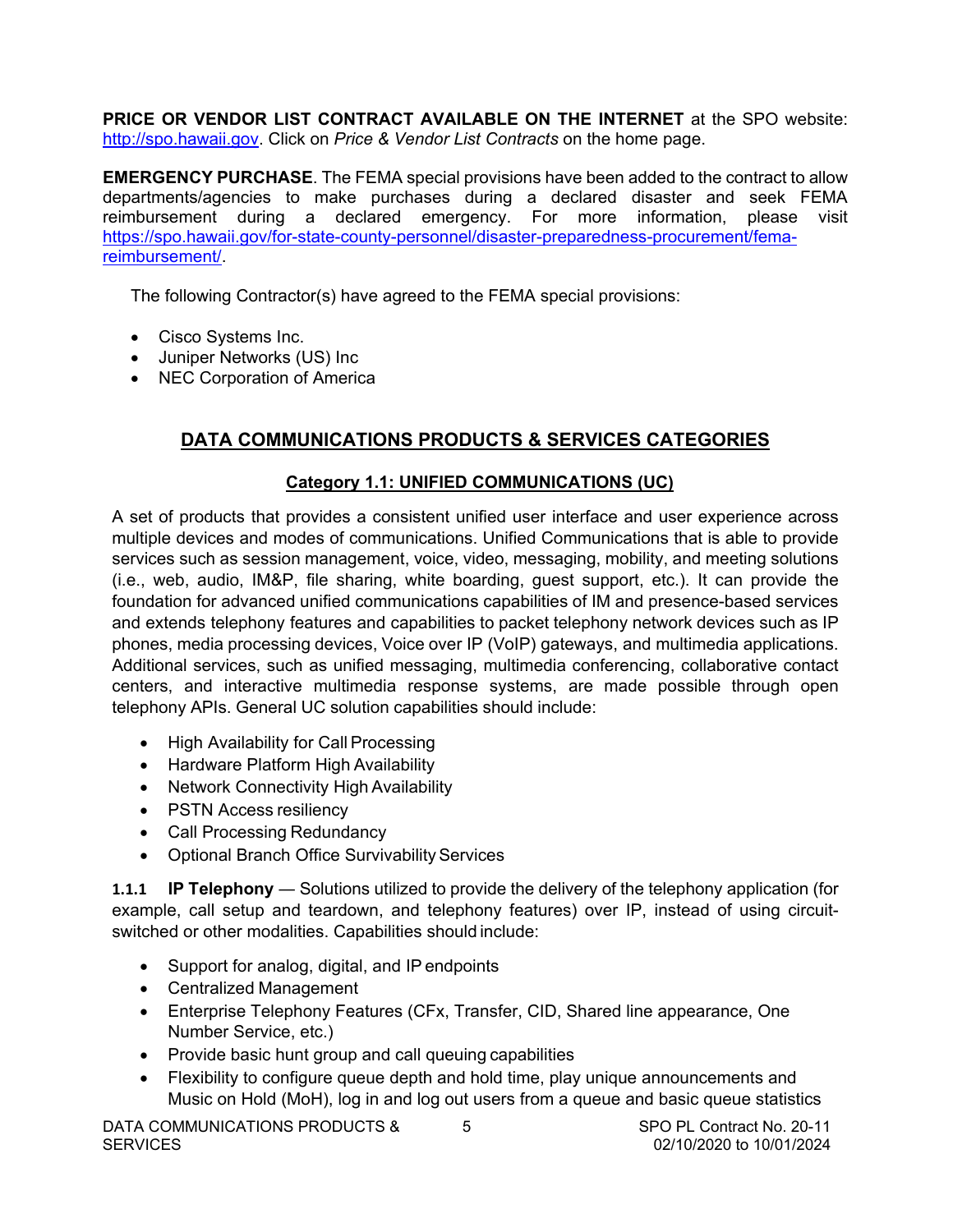(from thephone

- E911 Support
	- o National E911 Routing Services (proper PSAP routing when PSTN access is centralized)
	- o 911 Device Tracking Services
	- o 911 On-Site Notification Services

**1.1.2 Instant messaging/ Presence** ― Solutions that allow communication over the Internet Protocol, within the enterprise, and remotely, as well as with guest users that offers quick transmission of text- based messages from sender to receiver. In push mode between two or more people using personal computers, Desktop (Windows/Mac/VDI/Linux), Mobile/Smartphone, Tablet, along with shared clients, instant messaging basically offers real-time direct written language-based online chat. Instant messaging may also provide video calling, file sharing, PCto-PC voice calling and PC-to-regular-phone calling.

- IM Persistency / Workstream Collab
- File Sharing Services, Desktop Sharing Services

**1.1.3** Unified messaging — Integration of different electronic messaging and communications media (e-mail, SMS, Fax, voicemail, video messaging, etc.) technologies into a single interface, accessible from a variety of different devices.

- Ability to access and manage voice messages in a variety of ways, using email inbox, Web browser, desktop client, VoIP phone, or mobile phone
- Visual Voicemail Support (Optional)
- ASR / Transcription Services for recorded messages

**1.1.4 Contact Center** — A computer-based system that provides call and contact routing for high- volume telephony transactions, with specialist answering "agent" stations and a sophisticated real-time contact management system. The definition includes all contact center systems that provide inbound contact handling capabilities, outbound call/contact center and automatic contact distribution, combined with a high degree of sophistication in terms of dynamic contact traffic routing management.

# **1.1.5 Communications End Points and Applications**

- Attendant Consoles (Telephone Station)
- IP Phones (desktop devices and accessories)
- Room Based Conferencing Endpoints (Conf Phones, SparkBoard, JamBoard, Surface Hub)

**1.1.6 UC Network Monitoring** ― Provides end-to-end service management for Unified Communications. Capabilities include testing, performance monitoring, configuration management, accounting/billing, analytics (capacity planning), contact center specialized reports (utilization, queue KIIs, call abandonment rations, etc.), and business intelligence reporting.

**1.1.7 Collaboration** — Voice, video, workstream collaboration, and web conferencing; messaging; mobile applications; and enterprise social software. Doesn't include the audio visional software or hardware.

**1.1.8 Collaborative Video** ― A set of immersive video technologies that enable people to feel or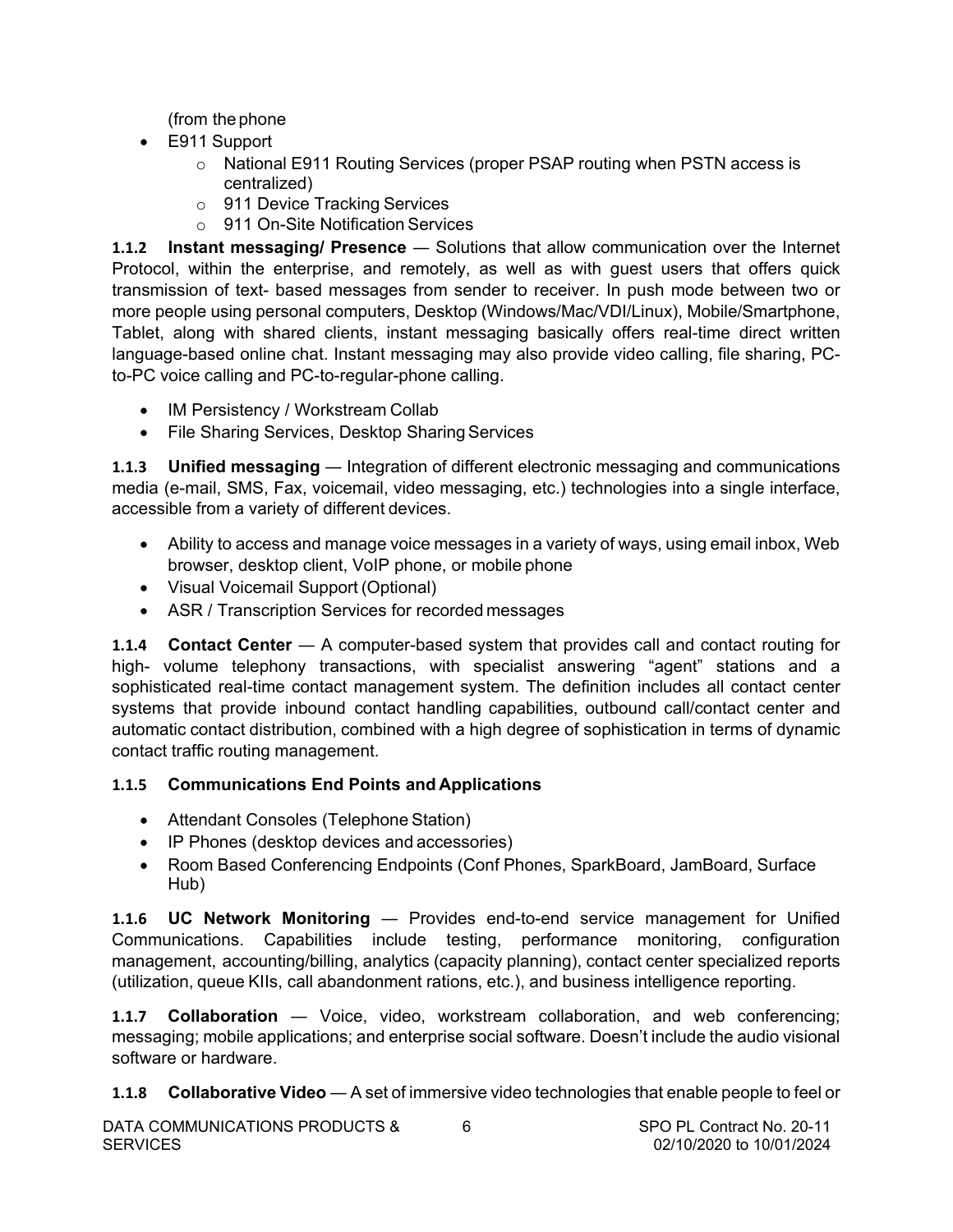appear as if they were present in a location that they are not physically in. Immersive video consists of a multiple codec video system, where each meeting attendee uses an immersive video room to "dial in" and can see/talk to every other member on a screen (or screens) as if they were in the same room and provides call control that enables intelligent video bandwidth management.

**1.1.9 Content Delivery Systems (CDS)** ― A large distributed system of servers deployed in multiple data centers connected by the Internet. The purpose of the content delivery system is to serve content to a very large number of end-users (i.e., quarterly all hands meetings/webinar) with high availability and high performance. CDSs serve content over the Internet, including web objects (text, graphics, URLs, and scripts), downloadable objects (media files, software, documents), applications (e-commerce, portals), live streaming media, on-demand streaming media, and socialnetworks.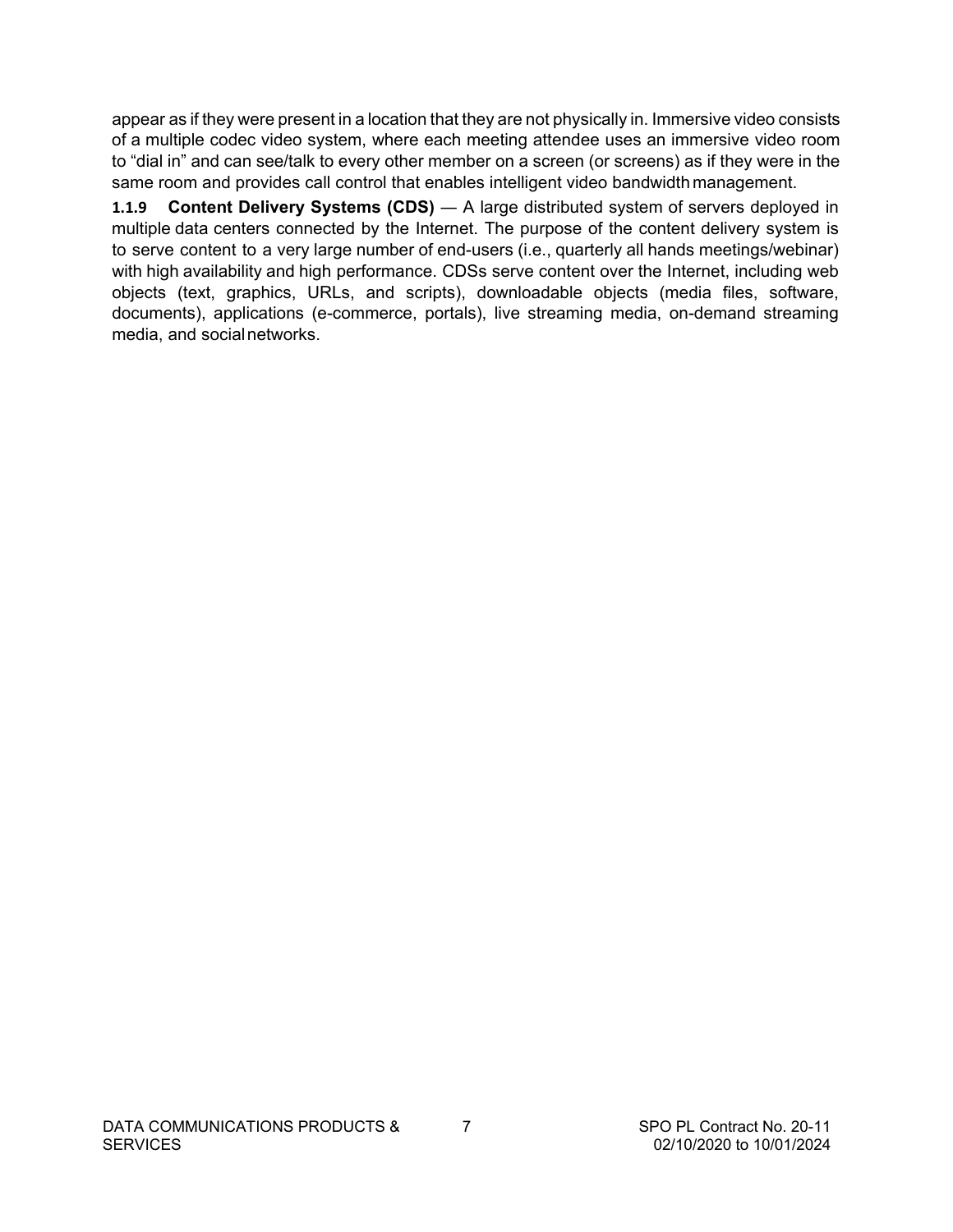# **Category 1.2: NETWORKING**

# <span id="page-9-0"></span>**1.2.1Network Application Services.**

Application networking solutions and technologies that enable the successful and secure delivery of applications to local, remote, and branch-office users using technology to accelerate, secure, and increase availability of both application traffic and computing resources.

**1.2.1.1 Virtualized Load Balancers** — Virtual devices that act like a reverse proxy to distribute network and/or application traffic across multiple servers to improve the concurrent user capacity and overall reliability of applications. Capabilities should include:

- SSL (Secure Sockets Layer) Off-loading
- Caching capabilities
- Layer 4 Load Balancing
- Layer 7 Load Balancing
- Detailed Reporting
- Supports multiple load balancers in the same system for multiple groups
- Supports TLS1.2

**1.2.1.2 WAN Optimization** ― An appliance utilizing a collection of techniques for increasing datatransfer efficiencies across wide-area networks (WAN). Capabilities should include:

- CIFS (Common Internet File System) acceleration
- Data Compression
- SSL encryption/decryption for acceleration (Optional)
- Layer 4-7 visibility
- Application Specific optimization
- Network analysis tools (solutions utilized to collect, classify, analyze, and securely store log messages).

## **1.2.2Networking Software.**

Software that runs on a server, or within the Cloud, and enables the server to manage data, users, groups, security, applications, and other networking functions. The network operating system is designed to allow transfer of data among multiple computers in a network, typically a local area network (LAN), a private network or to other networks. Networking software capabilities should include:

- Restartable Process
- High availability options
- Targeted operating systems, i.e. DC, campus, core, wan, etc.
- Operating System Efficiencies
- Network analysis tools (solutions utilized to collect, classify, analyze, and securely store log messages).

**1.2.2.1 Network Management and Automation** ― Software products and solutions for network automation, cloud computing, and IT systems management.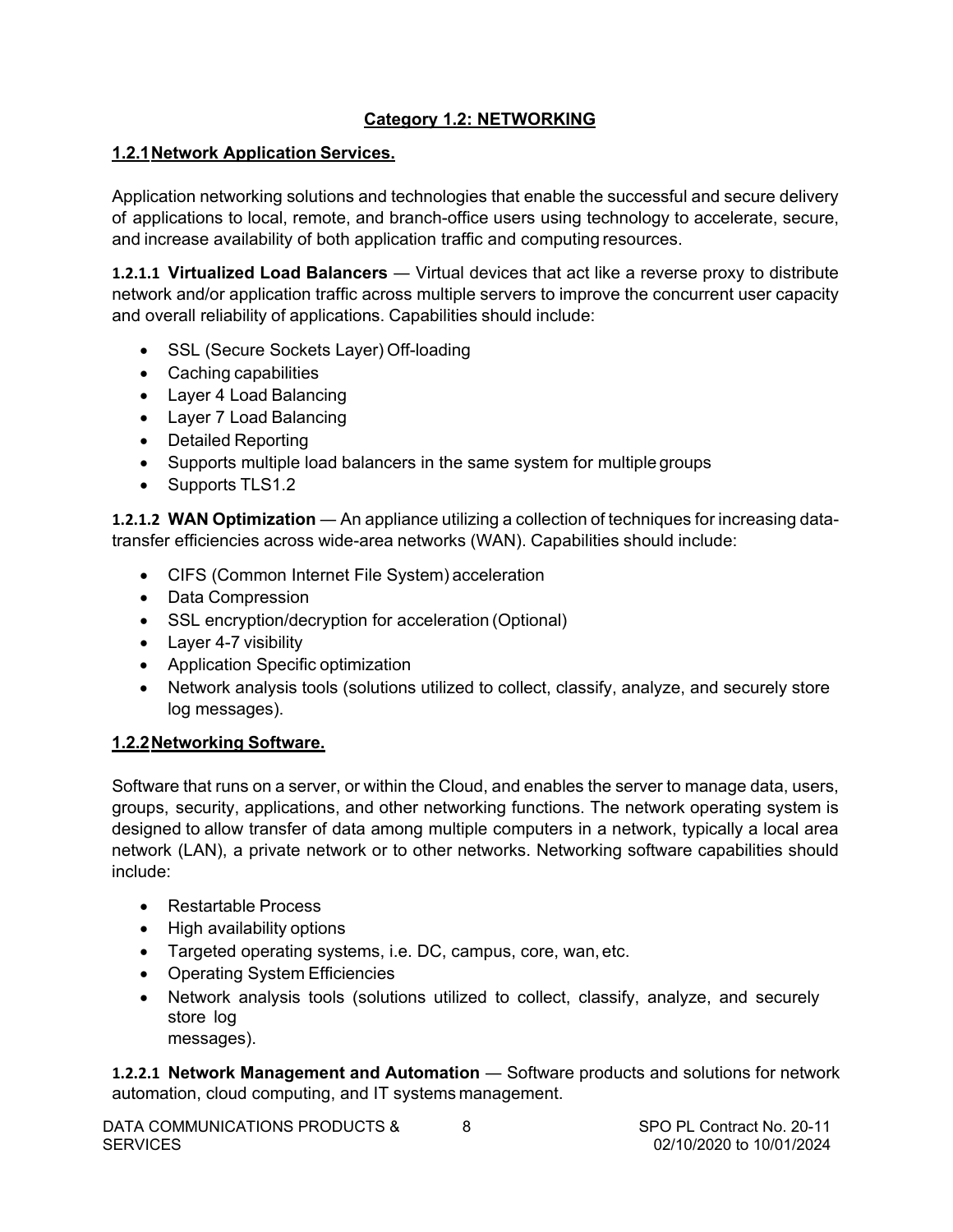#### **1.2.2.2 Data Center Management and Automation** ― Software products and solutions that capture and

automate manual tasks across servers, network, applications, and virtualized infrastructure.

**1.2.2.3 Cloud Portal and Automation** ― Software products and solutions for cloud management with policy-based controls for provisioning virtual and physical resources.

**1.2.2.4 Branch Office Management and Automation** ― Software products and solutions for management of branch offices. Capabilities include remote troubleshooting, device management, and WAN performance monitoring.

# **1.2.3Network Optimization and Acceleration.**

Devices and tools for increasing data-transfer efficiencies across wide-area networks.

**1.2.3.1 Data Analytics** ― Appliance for improving network management by more effectively factoring in issues related to congestion, such as utilization, service consumption and routing. Provides real-time insights into network traffic to determine the value of different portions of that traffic.

**1.2.3.2 Dynamic Load Balancing** (Network Traffic Management) ― An appliance that performs a series of checks and calculations to determine which server can best service each client request in order to select the server that can successfully fulfill the client request and do so in the shortest amount of time without overloading either the server or the server farm as a whole.

**1.2.3.3 WAN Acceleration** — Appliance that optimizes bandwidth to improve the end user's experience on a wide area network (WAN). Capabilities should include:

- CIFS acceleration
- Data Compression
- SSL encryption/decryption for acceleration (Optional)
- Layer 4-7 visibility
- Application Specific optimization

**1.2.3.4 High Availability and Redundancy** ― Limits any disruption to network uptime should an appliance face unforeseen performance issues. Transparently redistributes workloads to surviving cluster appliances without impacting communication throughout the cluster.

## **1.2.4Optical Networking.**

High capacity networks based on optical technology and components that provide routing, grooming, and restoration at the wavelength level as well as wavelength based services.

**1.2.4.1 Core DWDM (Dense Wavelength Division Multiplexing) Switches** ― Switches used in systems designed for long haul and ultra long-haul optical networkingapplications.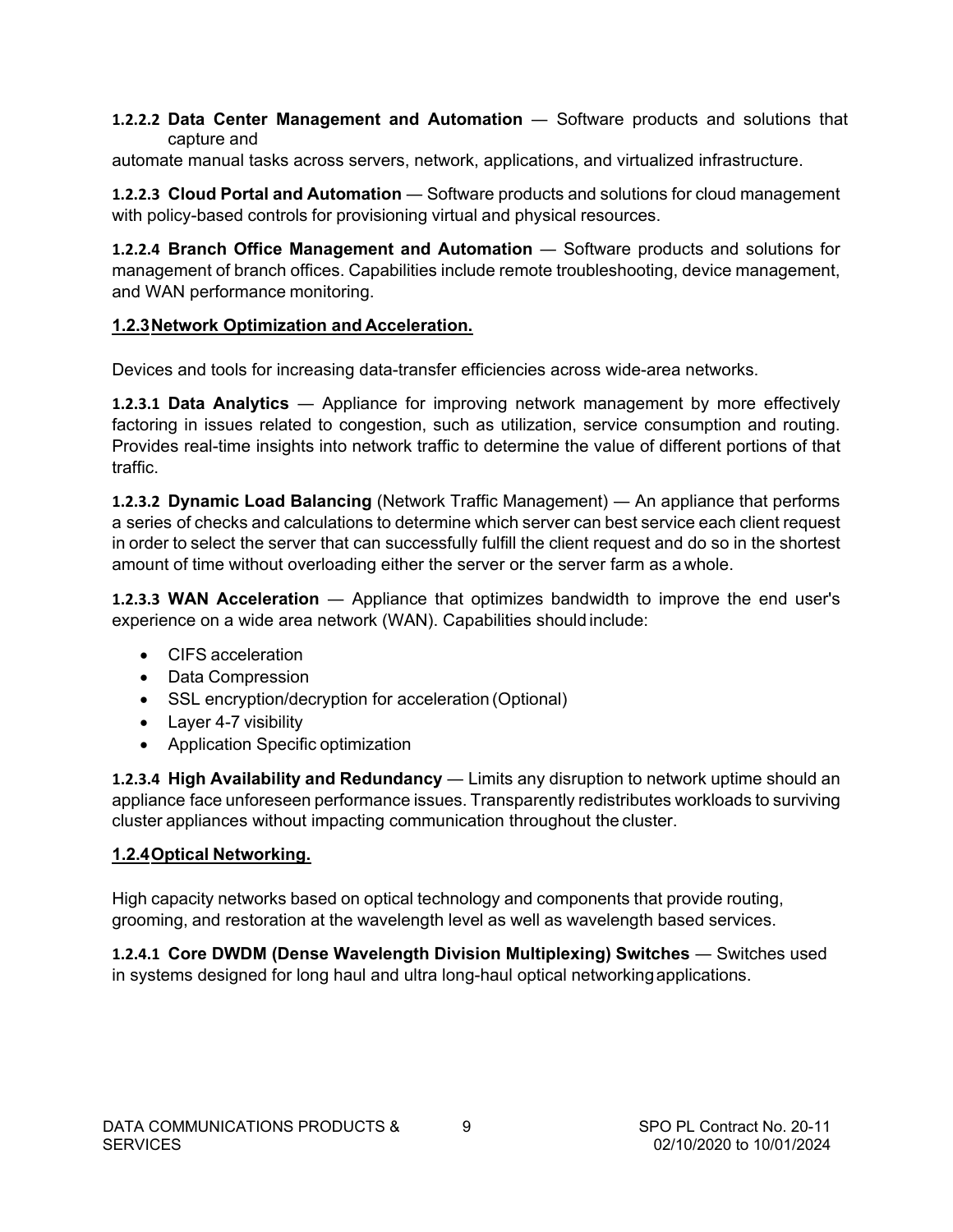**1.2.4.2 Edge Optical Switches** — Provide entry points into the enterprise or service provider core networks.

**1.2.4.3 Optical Network Management** ― Provides capabilities to manage the optical network and allows operators to execute end-to-end circuit creation.

**1.2.4.4 IP over DWDM (IPoDWDM)** — A device utilized to integrate IP Routers and Switches in the OTN (Optical Transport Network).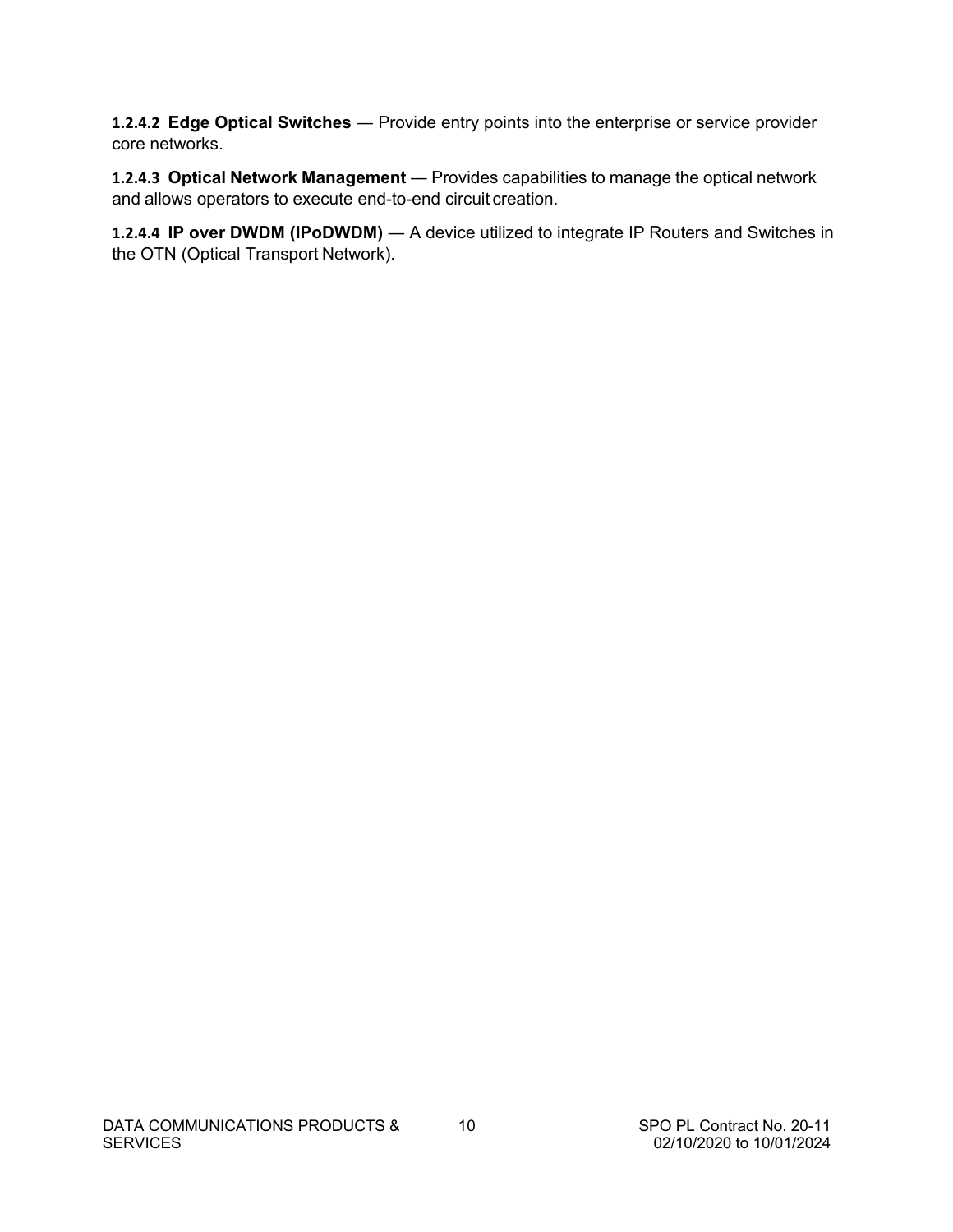# <span id="page-12-0"></span>**Category 1.3: ROUTERS, SWITCHES, SECURITY, AND NETWORKING STORAGE**

# **1.3.1Routers.**

A device that forwards data packets along networks. A router is connected to at least two networks, commonly two LANs or WANs or a LAN and its ISP's network. Routers are located at gateways, the places where two or more networks connect, and are the critical device that keeps data flowing between networks and keep the networks connected to the Internet.

**1.3.1.1 Branch Routers** ― A multiservice router typically used in branch offices or locations with limited numbers of users and supports flexible configurations/feature. For example: security, VoIP, wan acceleration, etc.

**1.3.1.2 Network Edge Routers** ― A specialized router residing at the edge or boundary of a network. This router ensures the connectivity of its network with external networks, a wide area network or the Internet. An edge router uses an External Border Gateway Protocol, which is used extensively over the Internet to provide connectivity with remote networks.

**1.3.1.3 Core Routers** - High performance, high speed, low latency routers that enable Enterprises to deliver a suite of data, voice, and video services to enable next-generation applications such as IPTV and Video on Demand (VoD), and Software as a Service (SaaS).

**1.3.1.4 Service Aggregation Routers** ― Provides multiservice adaptation, aggregation and routing for Ethernet and IP/MPLS networks to enable service providers and enterprise edge

networks simultaneously host resource-intensive integrated data, voice and video business and consumer services.

**1.3.1.5 Carrier Ethernet Routers** — High performance routers that enable service providers to deliver a suite of data, voice, and video services to enable next-generation applications such as IPTV, Video on Demand (VoD), and Software as a Service (SaaS).

# **1.3.2Security.**

**1.3.2.1 Data Center and Virtualization Security Products and Appliances** ― Products designed to protect high-value data and data center resources with threat defense and policy control.

**1.3.2.2 Intrusion Detection/Protection and Firewall Appliances** ― Provide comprehensive inline network firewall security from worms, Trojans, spyware, key loggers, and other malware. This includes Next-Generation Firewalls (NGFW), which offer a wire-speed integrated network platform that performs deep inspection of traffic and blocking of attacks. Intrusion Detection/Protection and Firewall Appliances should provide:

- Non-disruptive in-line bump-in-the-wire configuration
- Standard first-generation firewall capabilities, e.g., network-address translation (NAT), stateful protocol inspection (SPI) and virtual private networking (VPN), etc.
- Application awareness, full stack visibility and granular control
- Capability to incorporate information from outside the firewall, e.g., directory-based policy, blacklists, white lists, etc.
- Upgrade path to include future information feeds and security threats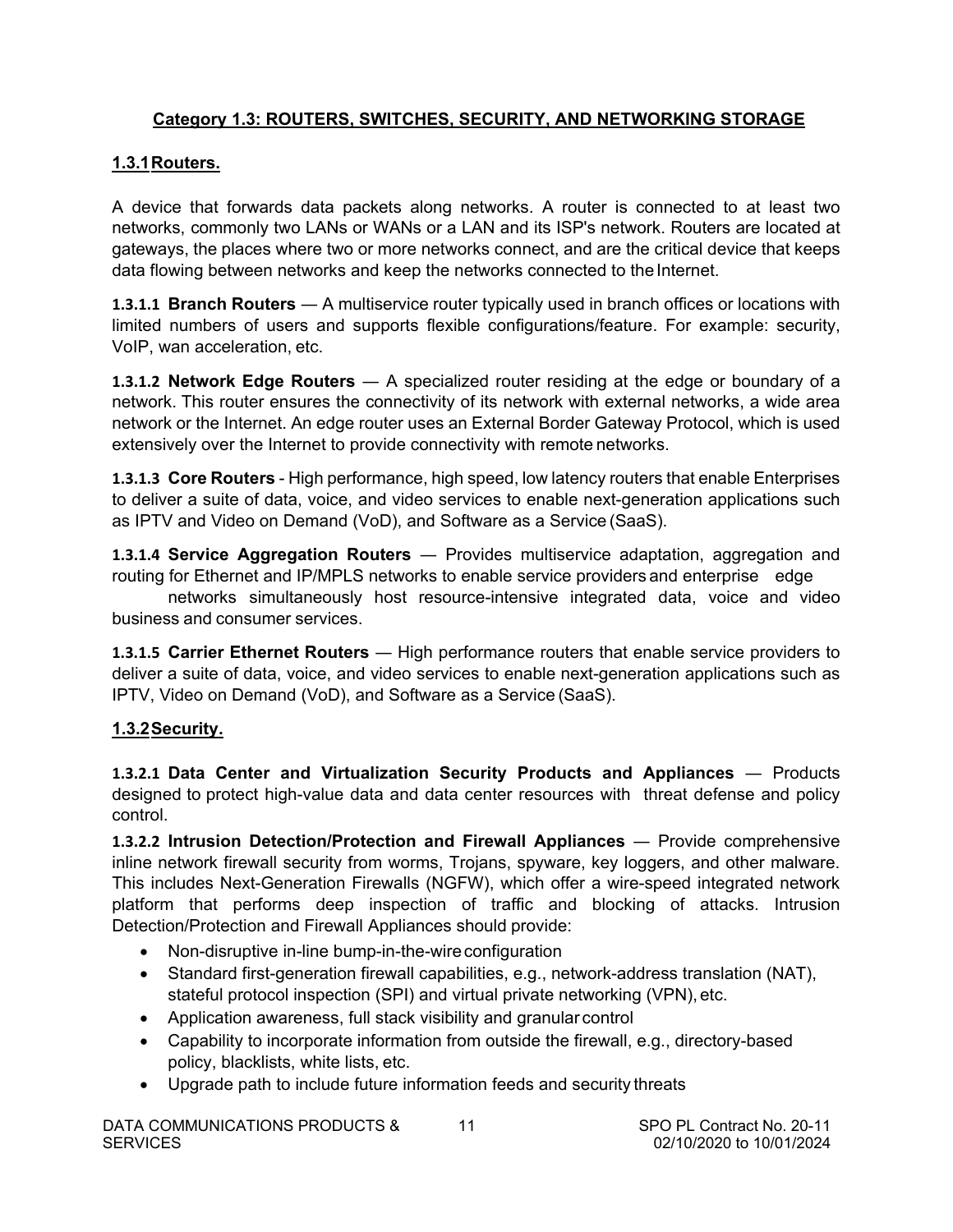- SSL decryption to enable identifying undesirable encrypted applications (Optional)
- **1.3.2.3 Logging Appliances and Analysis Tools** ― Solutions utilized to collect, classify, analyze, and securely store log messages.

**1.3.2.4 Secure Edge and Branch Integrated Security Products** ― Network security, VPN, and intrusion prevention for branches and the network edge. Products typically consist of appliances or routers.

**1.3.2.5 Secure Mobility Products** ― Delivers secure, scalable access to corporate applications across multiple mobile devices.

**1.3.2.6 Encryption Appliances** ― A network security device that applies crypto services at the network transfer layer - above the data link level, but below the application level.

**1.3.2.7 On-premise and Cloud-based services for Network Communications Integrity** ― Solutions that provide threat protection, data loss prevention, message level encryption, acceptable use and application control capabilities to secure web and email communications. This could include cloud access security brokers (CASBs) and DNS security.

**1.3.2.8 Secure Access** ― Products that provide secure access to the network for any device, including personally owned mobile devices (laptops, tablets, and smart phones). Capabilities should include:

- Management visibility for device access
- Self-service on-boarding
- Centralized policy enforcement
- Differentiated access and services
- Device Management

## **1.3.3 Storage Networking.**

High-speed network of shared storage devices connecting different types of storage devices with data servers.

**1.3.3.1 Director Class SAN (Storage Area Network) Switches and Modules** ― A scalable, high- performance, and protocol-independent designed primarily to fulfill the role of core switch in a core-edge Fibre Channel (FC), FCOE or similar SAN topology. A Fibre Channel director is, by current convention, a switch with at least 128 ports. It does not differ from a switch in core FC protocol functionality. Fibre Channel directors provide the most reliable, scalable, highperformance foundation for private cloud storage and highly virtualized environments.

**1.3.3.2 Fabric and Blade Server Switches** ― A Fibre Channel switch is a network switch compatible with the Fibre Channel (FC) protocol. It allows the creation of a Fibre Channel fabric, which is currently the core component of most SANs. The fabric is a network of Fibre Channel devices, which allows many-to-many communication, device name lookup, security, and redundancy. FC switches implement zoning; a mechanism that disables unwanted traffic between certain fabric nodes.

## **1.3.3.3 Enterprise and Data Center SAN and VSAN (Virtual Storage Area Network)**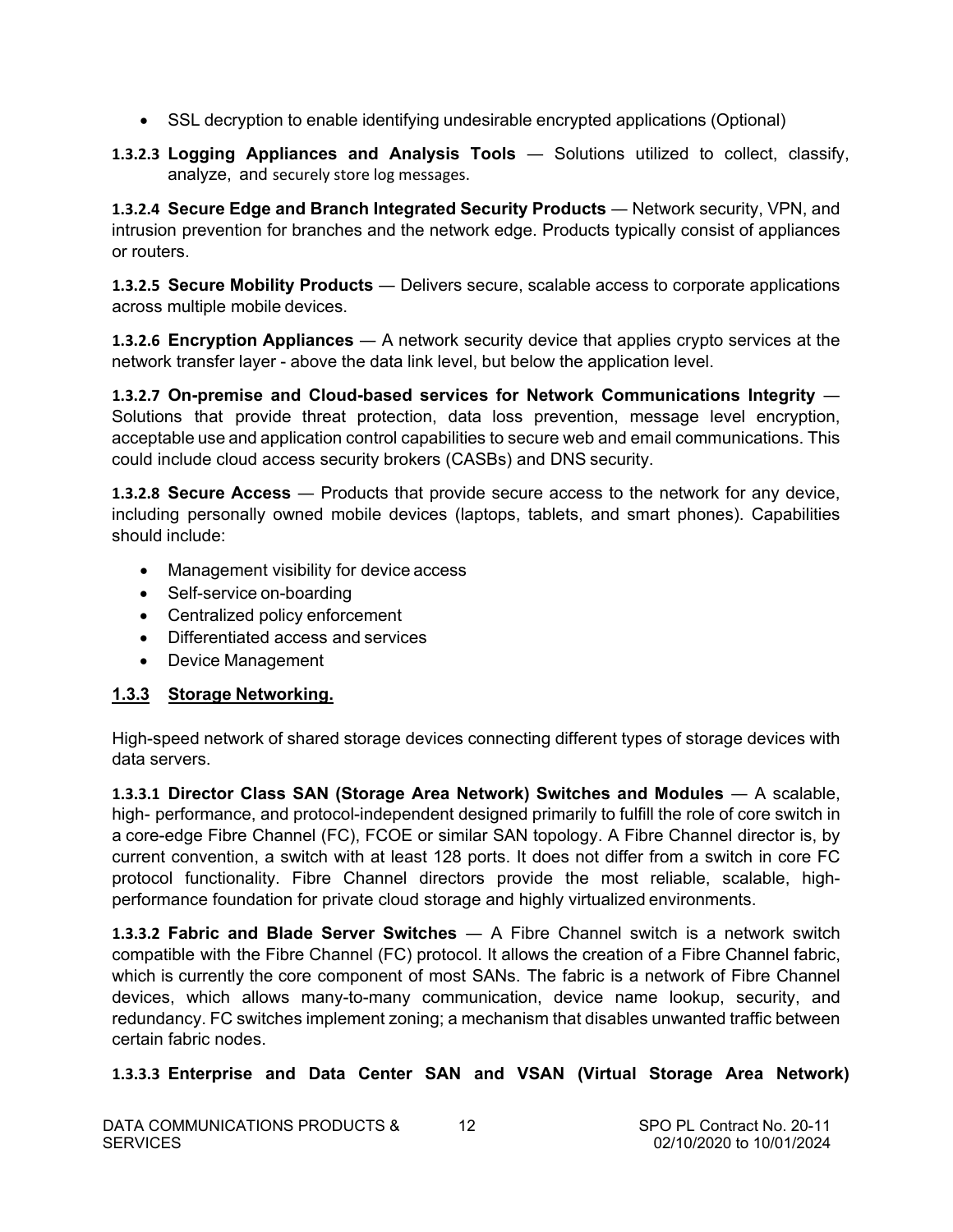**Management** ― Management tools to provisions, monitors, troubleshoot, and administers SANs and VSANs.

**1.3.3.4 SAN Optimization** ― Tools to help optimize and secure SAN performance (ie. Encryption of data- at-rest, data migration, capacity optimization, data reduction,etc.

# **1.3.4 : Switches.**

Layer 2/3 devices that are used to connect segments of a LAN (local area network) or multiple LANs and to filter and forward packets among them.

**1.3.4.1 Campus LAN – Access Switches** — Provides initial connectivity for devices to the network and controls user and workgroup access to internetwork resources. The following are some of the features a campus LAN access switch should support:

- 1. Security
	- a. SSHv2 (Secure Shell Version 2)
	- b. 802.1X (Port Based Network Access Control)
	- c. Port Security
	- d. DHCP (Dynamic Host Configuration Protocol) Snooping
- 2. VLANs
- 3. Fast Ethernet/Gigabit Ethernet
- 4. PoE (Power over Ethernet)
- 5. link aggregation
- 6. 10 Gb support
- 7. Port mirroring
- 8. Span Taps
- 9. Support of IPv6 and IPv4
- 10. Standards-based rapid spanning tree
- 11. Netflow Support (Optional).

**1.3.4.2 Campus LAN – Core Switches** — Campus core switches are generally used for the campus backbone and are responsible for transporting large amounts of traffic both reliably and quickly. Core switches should provide:

- High bandwidth
- Low latency
- Hot swappable power supplies and fans
- Security
	- o SSHv2
	- o MacSec encryption
	- o Role-Based Access Control Lists (ACL)
- Support of IPv6 and IPv4
- 1/10/40/100 Gbps support
- IGP (Interior Gateway Protocol) routing
- EGP (Exterior Gateway Protocol) routing
- VPLS (Virtual Private LAN Service) Support
- VRRP (Virtual Router Redundancy Protocol) Support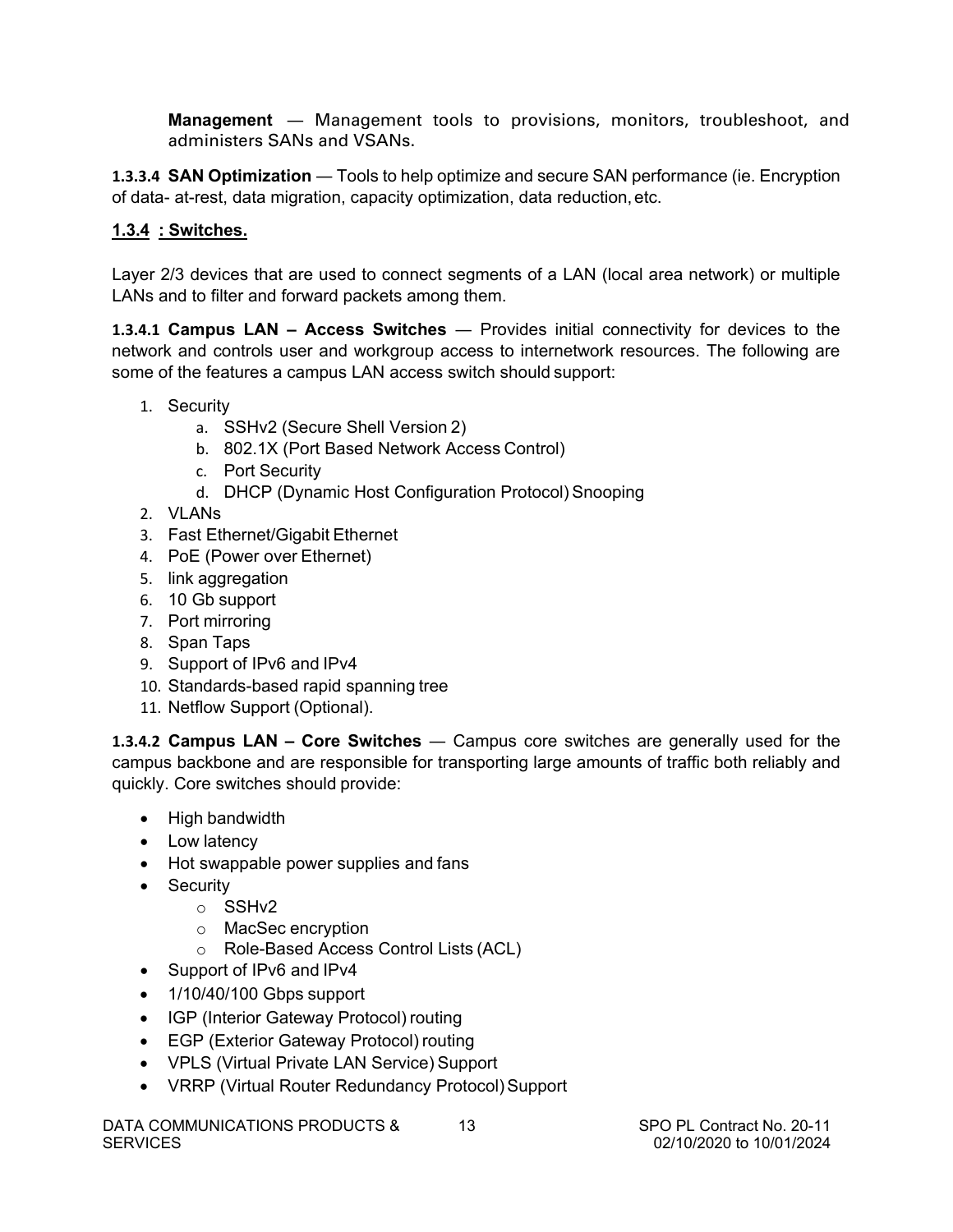• Netflow Support.

**1.3.4.3 Campus Distribution Switches** — Collect the data from all the access layer switches and forward it to the core layer switches. Traffic that is generated at Layer 2 on a switched network needs to be managed or segmented into Virtual Local Area Networks (VLANs), Distribution layer switches provides the inter-VLAN routing functions so that one VLAN can communicate with another on the network. Distribution layer switches provides advanced security policies that can be applied to network traffic using Access Control Lists (ACLs).

- High bandwidth
- Low latency
- Hot swappable power supplies and fans
- Security (SSHv2 and/or 802.1X)
- Support of IPv6 and IPv4
- Jumbo Frames Support
- Dynamic Trunking Protocol (DTP)
- Per-VLAN Rapid Spanning Tree (PVRST+)
- Switch-port auto recovery
- NetFlow Support or equivalent

**1.3.4.4 Data Center Switches** ― Data center switches, or Layer 2/3 switches, switch all packets in the data center by switching or routing good ones to their final destinations, and discard unwanted traffic using Access Control Lists (ACLs) a minimum of 10 Gigabit speeds. High availability and modularity differentiates a typical Layer 2/3 switch from a data center switch. Capabilities should include:

- High bandwidth
- Low latency
- Hot swappable power supplies and fans
- Ultra-low latency through wire-speed ports with nanosecond port-to-port latency and hardware- based Inter-Switch Link (ISL) trunking
- Load Balancing across Trunk group able to use packet based load balancing scheme
- Bridging of Fibre Channel SANs and Ethernet fabrics
- Jumbo Frame Support
- Plug and Play Fabric formation that allows a new switch that joins the fabric to automatically become a member
- Ability to remotely disable and enable individual ports
- Support NetFlow or equivalent

**1.3.4.5 Software Defined Networks (SDN) ―** An application in SDN that manages flow control to enable intelligent networking.

**1.3.4.6 Software Defined Networks (SDN) - Virtualized Switches and Routers ―** Technology utilized to support software manipulation of hardware for specific use cases.

**1.3.4.7 Software Defined Networks (SDN)** ― **Controllers** - is an application in software-defined networking (SDN) that manages flow control to enable intelligent networking. SDN controllers are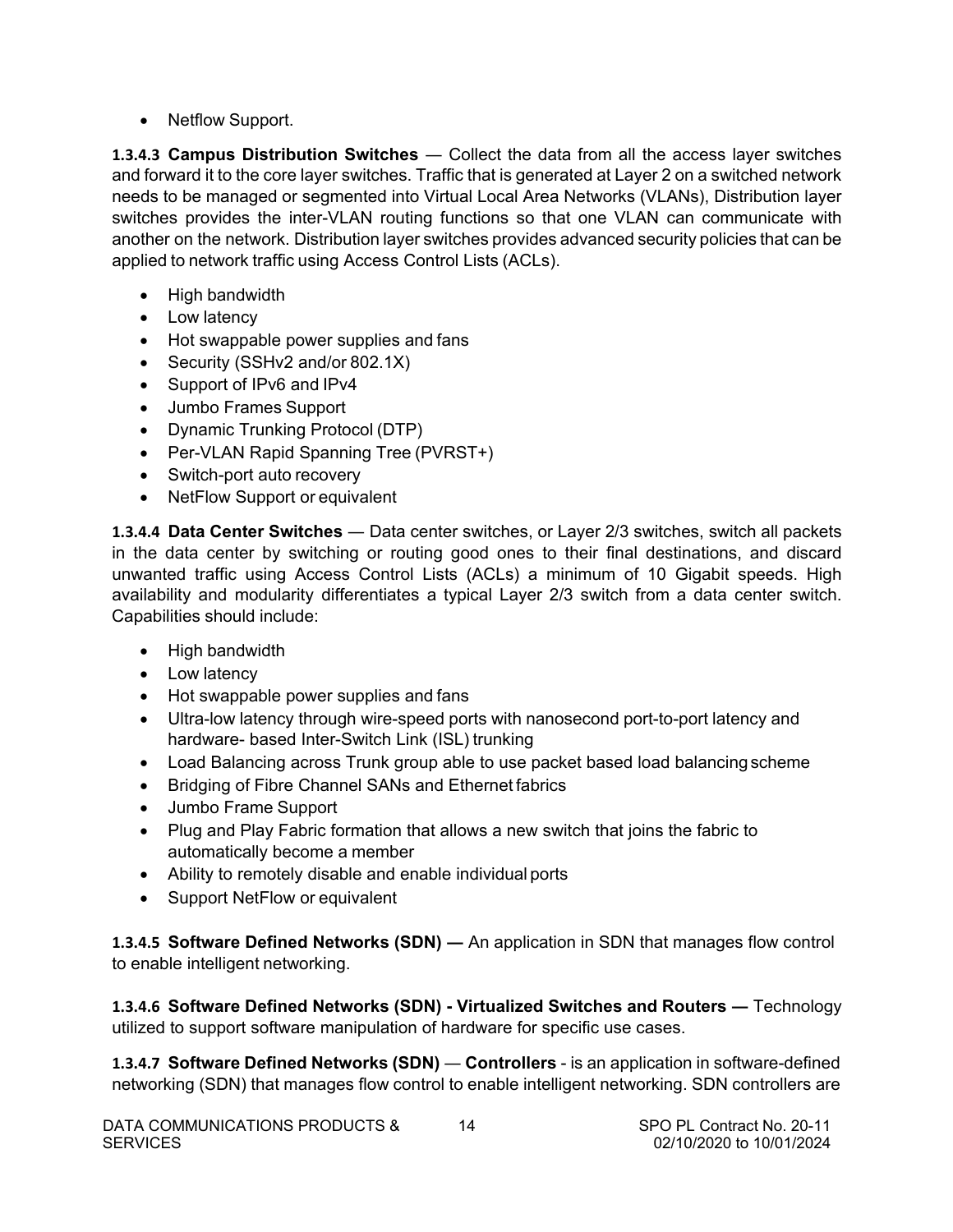based on protocols, such as OpenFlow, that allow servers to tell switches where to send packets. The SDN controller lies between network devices at one end and applications at the other end. Any communications between applications and devices have to go through the controller. The controller uses multiple routing protocols including OpenFlow to configure network devices and choose the optimal network path for application traffic.

**1.3.4.8 Carrier Aggregation Switches** ― Carrier aggregation switches route traffic in addition to bridging (transmitted) Layer 2/Ethernet traffic. Carrier aggregation switches' major characteristics are:

- Designed for Metro Ethernet networks
- Designed for video and other high bandwidth applications
- Supports a variety of interface types, especially those commonly used by Service

Providers Capabilities should include:

- Redundant Processors
- Redundant Power
- IPv4 and IPv6 unicast and multicast
- High bandwidth
- Low latency
- Hot swappable power supplies and fans
- MPLS (Multiprotocol Label Switching)
- BGP (Border Gateway Protocol)
- Software router virtualization and/or multiple routing tables
- Policy based routing
- Layer 2 functionality
	- o Per VLAN Spanning Tree
	- o Rapid Spanning Tree
	- o VLAN IDs up to 4096
	- o Layer 2 Class of Service (IEEE 802.1p)
	- o Link Aggregation Control Protocol (LACP)
	- $\circ$  QinQ (IEEE 802.1ad)
- **1.3.4.9 Carrier Ethernet Access Switches** ― A carrier Ethernet access switch can connect directly to the customer or be utilized as a network interface on the service side to provide layer 2 services.
	- Hot-swappable and field-replaceable integrated power supply and fan tray
	- AC or DC power supply with minimum DC input ranging from 18V to 32 VDC and 36V to 72 VDC
	- Ethernet and console port for manageability
	- SD flash card slot for additional external storage
	- Stratum 3 network clock
	- Line-rate performance with a minimum of 62-million packets per second (MPPS) forwarding rate
	- Support for dying gasp on loss of power
	- Support for a variety of small form factor pluggable transceiver (SFP and SFP+) with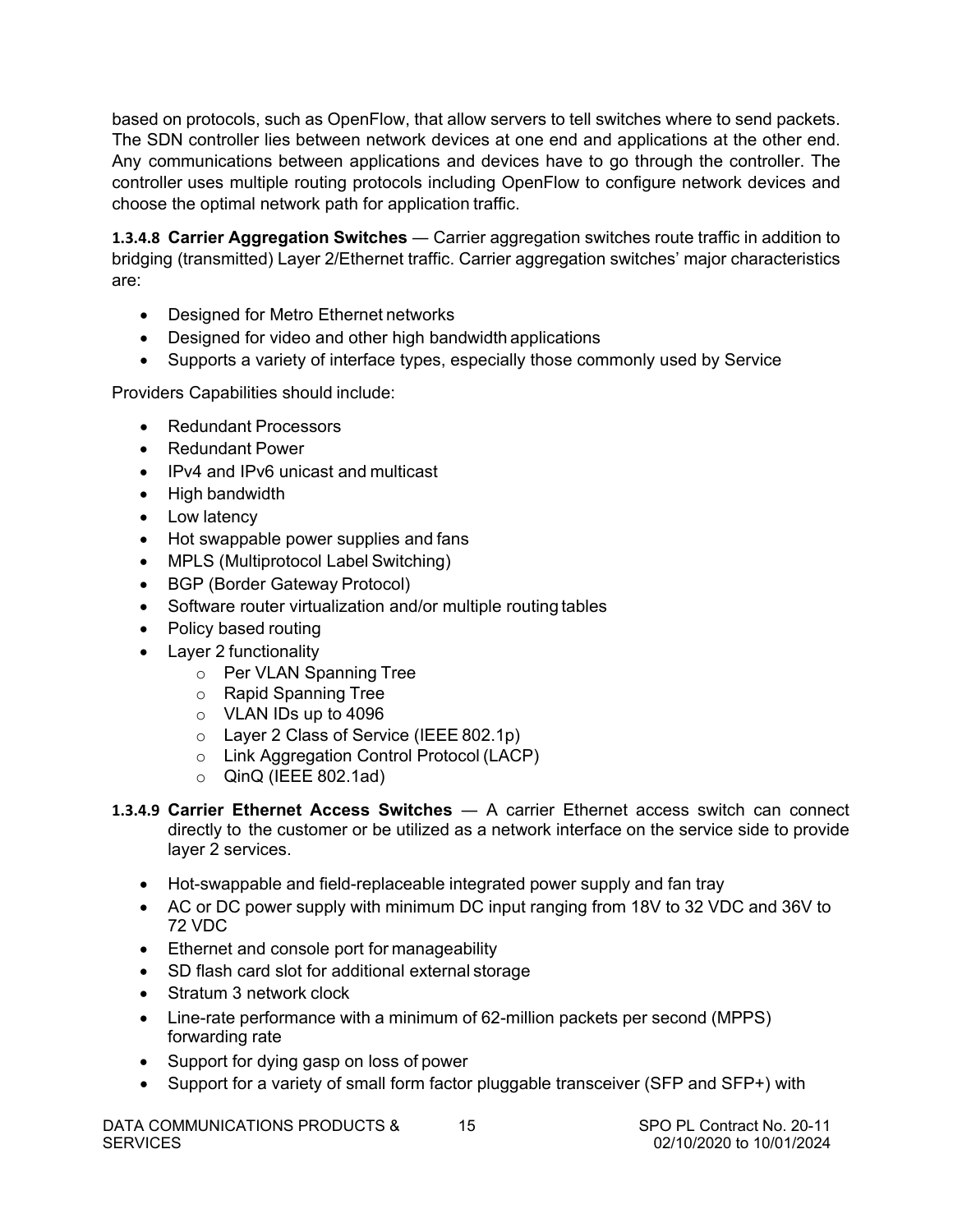support for Device Object Model (DOM)

- Timing services for a converged access network to support mobile solutions, including Radio Access Network (RAN) applications
- Support for Synchronous Ethernet (SyncE) services
- Supports Hierarchical Quality of Service (H-QoS) to provide granular traffic-shaping policies
- Supports Resilient Ethernet Protocol REP/G.8032 for rapid layer-two convergence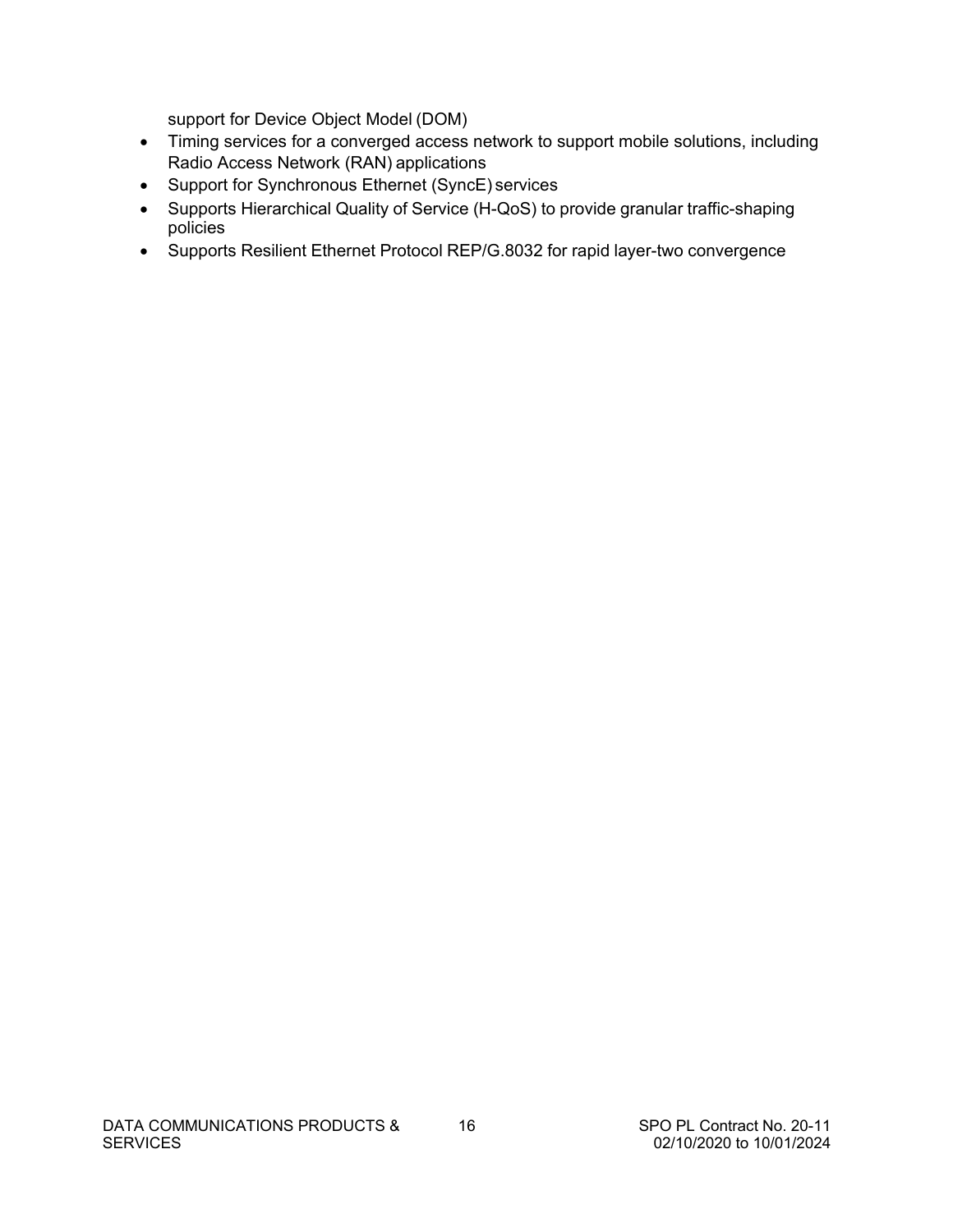# **Category 1.4: WIRELESS**

<span id="page-18-0"></span>Provides connectivity to wireless devices within a limited geographic area. System capabilities should include:

- Redundancy and automatic failover
- IPv6 compatibility
- NTP Support

**1.4.1 Access Points** — A wireless Access Point (AP) is a device that allows wireless devices to connect to a wired network using Wi-Fi, or related standards. Capabilities shouldinclude:

- 802.11a/b/g/n
- 802.11n
- 802.11ac
- Capable of controller discovery method via DHCP (onsite controller or offsite through Cloud Architecture)
- UL2043 plenum rated for safe mounting in a variety of indoorenvironments
- Support AES-CCMP (128-bit)
- Provides real-time wireless intrusion monitoring and detection

**1.4.2 • Outdoor Wireless Access Points** — Outdoor APs are rugged, with a metal cover and a DIN rail or other type of mount. During operations they can tolerate a wide temperature range, high humidity and exposure to water, dust, and oil. Capabilities should include:

- Flexible Deployment Options
- Provides real-time wireless intrusion monitoring and detection
- Capable of controller discovery method via DHCP (onsite controller or offsite through Cloud Architecture)

**1.4.3 Wireless LAN Controllers** ― An onsite or offsite solution utilized to manage Light-weight access points in large quantities by the network administrator or network operations center. The WLAN controller automatically handles the configuration of wireless access-points. Capabilities should include:

- Ability to monitor and mitigate RF interference/self-heal
- Support seamless roaming from AP to AP without requiring re-authentication
- Support configurable access control lists to filter traffic and denying wireless peer to peer traffic
- System encrypts all management layer traffic and passes it through a secure tunnel
- Policy management of users and devices provides ability to de-authorize or deny devices without denying the credentials of the user, nor disrupting other AP traffic
- Support configurable access control lists to filter traffic and denying wireless peer to peer traffic

**1.4.4 Wireless LAN Network Services and Management** ― Enables network administrators to quickly plan, configure and deploy a wireless network, as well as provide additional WLAN services. Some examples include wireless security, asset tracking, and location services. Capabilities should include: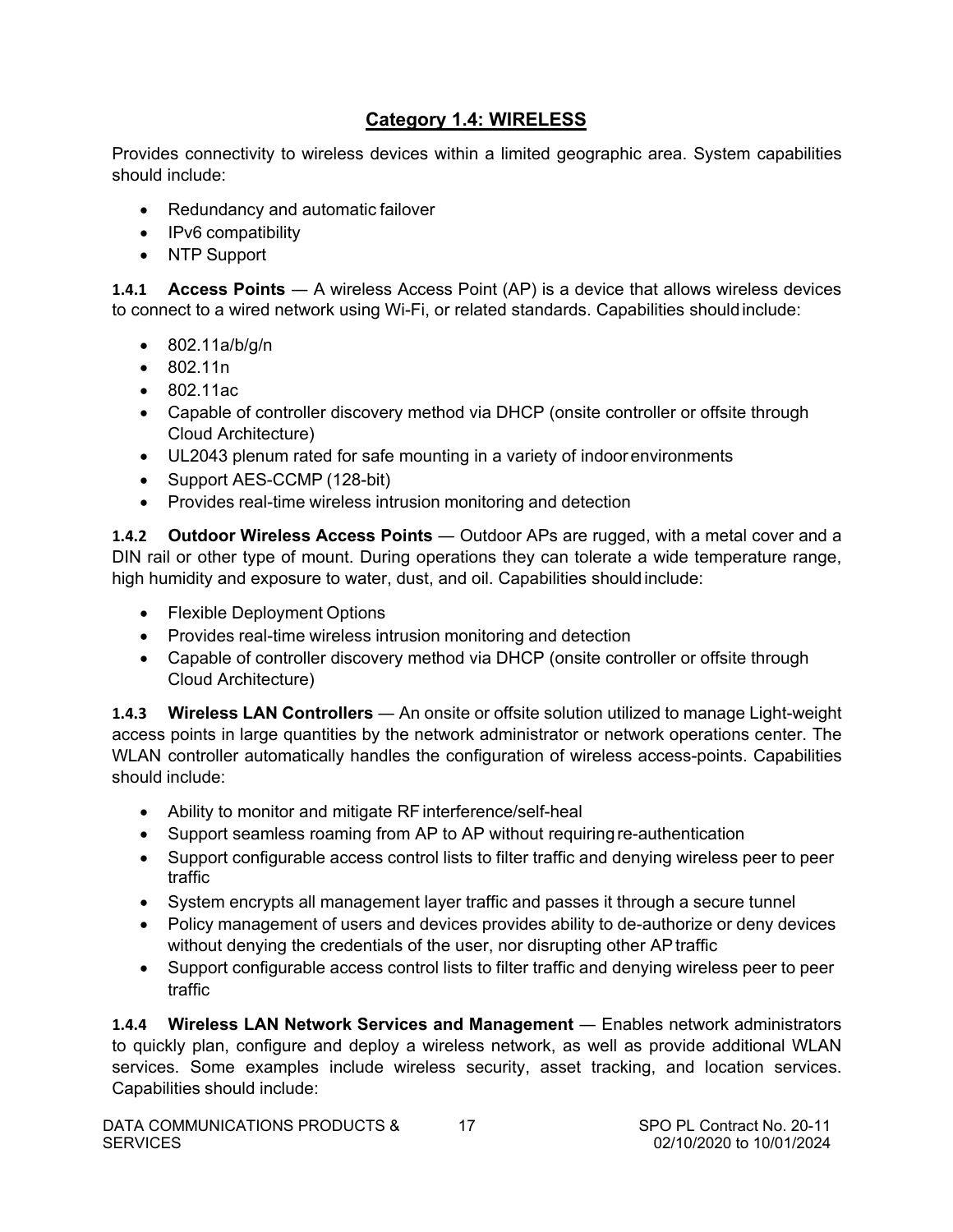- Provide for redundancy and automatic failover
- Historical trend and real time performance reporting is supported
- Management access to wireless network components is secured
- SNMPv3 enabled
- RFC 1213 compliant
- Automatically discover wireless network components
- Capability to alert for outages and utilization threshold exceptions
- Capability to support Apple's Bonjour Protocol / mDNS
- QoS / Application identification capability

**1.4.5 Cloud-based services for Access Points** ― Cloud-based management of campus-wide WiFi deployments and distributed multi-site networks. Capabilities include:

- Zero-touch access point provisioning
- Network-wide visibility and control
- RF optimization,
- Firmware updates

**1.4.6 Mobile Device Management (MDM)** ― MDM technology utilized to allow employees to bring personally owned mobile devices (laptops, tablets, and smart phones) to their workplace, and use those devices to access privileged government information and applications in a secure manner. Capabilities should include:

- Ability to apply corporate policy to new devices accessing the network resources, whether wired or wireless
- Provide user and devices authentication to the network
- Provide secure remote access capability
- Support 802.1x
- Network optimization for performance, scalability, and user experience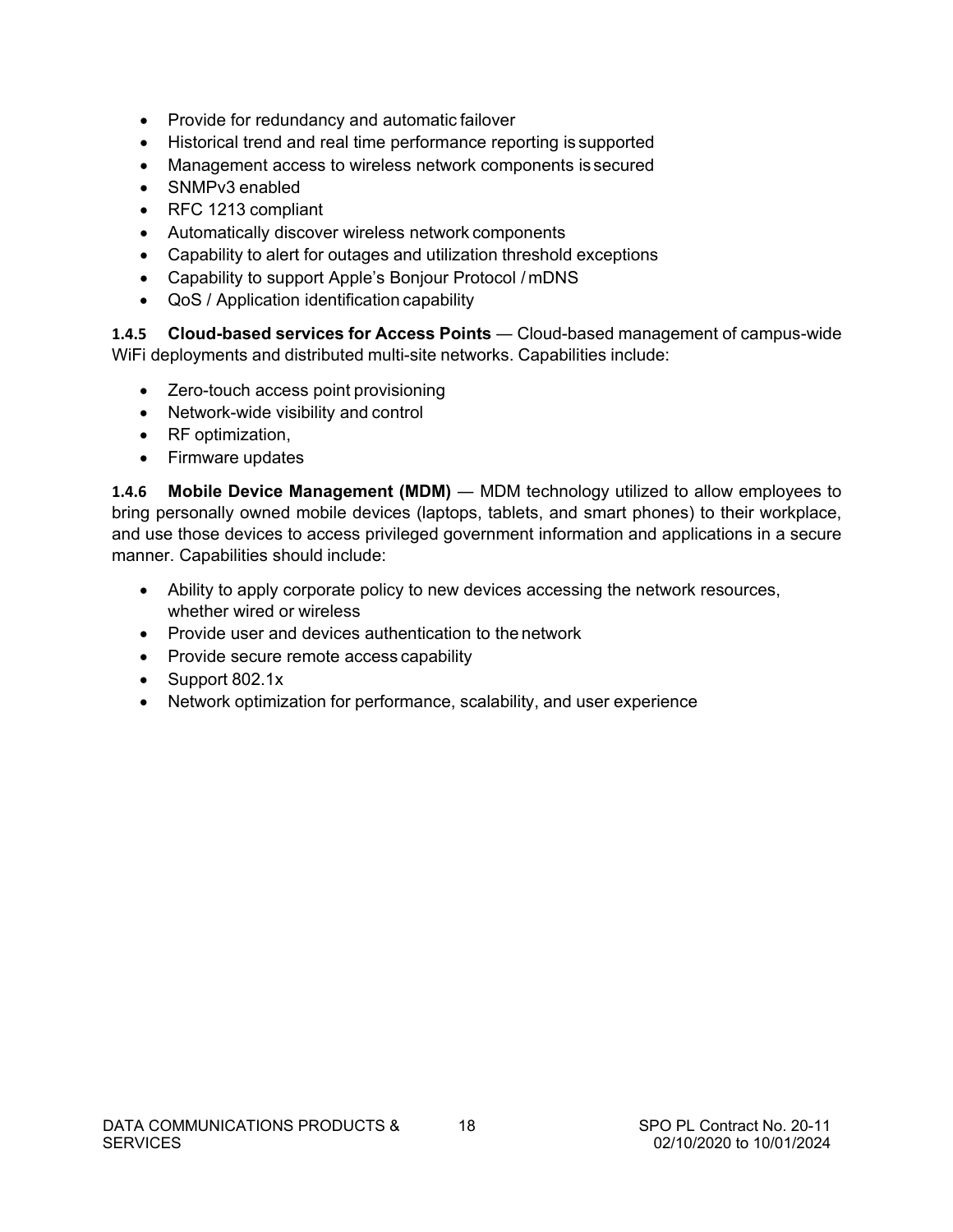# **Category 1.5: FACILITY MANAGEMENT, MONITORING, AND CONTROL**

<span id="page-20-0"></span>Technology utilized in the management, monitoring and control of facilities. Technologies include:

- a. Access control systems
- b. Detection/Identification systems, such as surveillance systems, closed circuit television cameras, or IP camera networks and the associated monitoring systems.
- c. Response systems such as alert systems, desktop monitoring systems, radios, and digital signage.
- d. Building and energy controls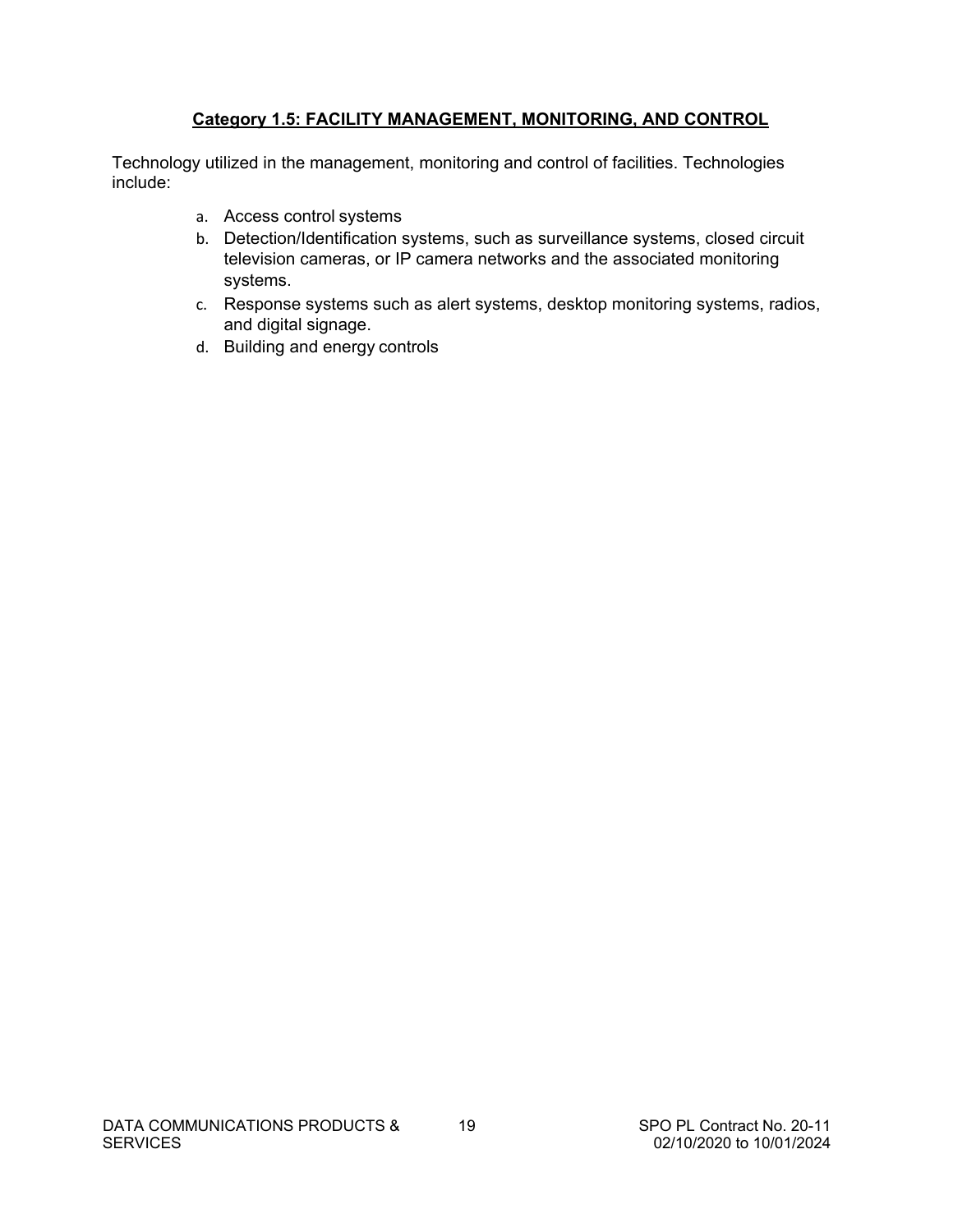# **Value Added Services**

<span id="page-21-0"></span>For each Category above, the following valued services will be available for procurement at the time of product purchase or anytime afterwards.

**2.1 Maintenance Services** — Capability to provide technical support, software maintenance, flexible hardware coverage, and smart, proactive device diagnostics for hardware.

### **2.2 Professional Services**

- a. Deployment Services
	- i. Survey/ Design Services ― Includes, but not limited to, discovery, design, architecture review/validation, and readiness assessment.
	- ii. Implementation Services Includes, but not limited to, basic installation and configuration or end-to-end integration and deployment.
	- iii. Optimization ― Includes, but not limited to, assessing operational environment readiness, identify ways to increase efficiencies throughout the network, and optimize Customer's infrastructure, applications and service management.
- b. Remote Management Services ― Includes, but not limited to, continuous monitoring, incident management, problem management, change management, and utilization and performance reporting that may be on a subscription basis.
- c. Consulting/Advisory Services ― Includes, but not limited to, assessing the availability, reliability, security and performance of Customer's existing solutions.
- d. Data Communications Architectural Design Services ― Developing architectural strategies and roadmaps for transforming Customer's existing network architecture and operations management.
- e. Statement of Work (SOW) Services ― Customer-specific tasks to be accomplished and/or services to be delivered based on Customer's business and technical requirements.
- f. Testing Services Includes, but not limited to, testing the availability, reliability, security and performance of Customer's existing solutions

## **2.3 Partner Services** ― Provided by Contractor's Authorized Partners/Resellers.

a. Subject to Contractor's approval and the certifications held by its Partners/Resellers, many Partners/Resellers can also offer and provide some or all of the Services as listed above at competitive pricing, along with local presence and support. As the primary Contractor (OEM), Contractor is ultimately responsible for the service and performance of its Partners/ Resellers. Customers may have the option to purchase the Services to be directly delivered by Contractor (OEM) or its certified Partners/Resellers.

**2.4 Training** — Learning offerings for IT professionals on networking technologies, including but not limited to designing, implementing, operating, configuring, and troubleshooting network systems pertaining to items provided under the master agreement.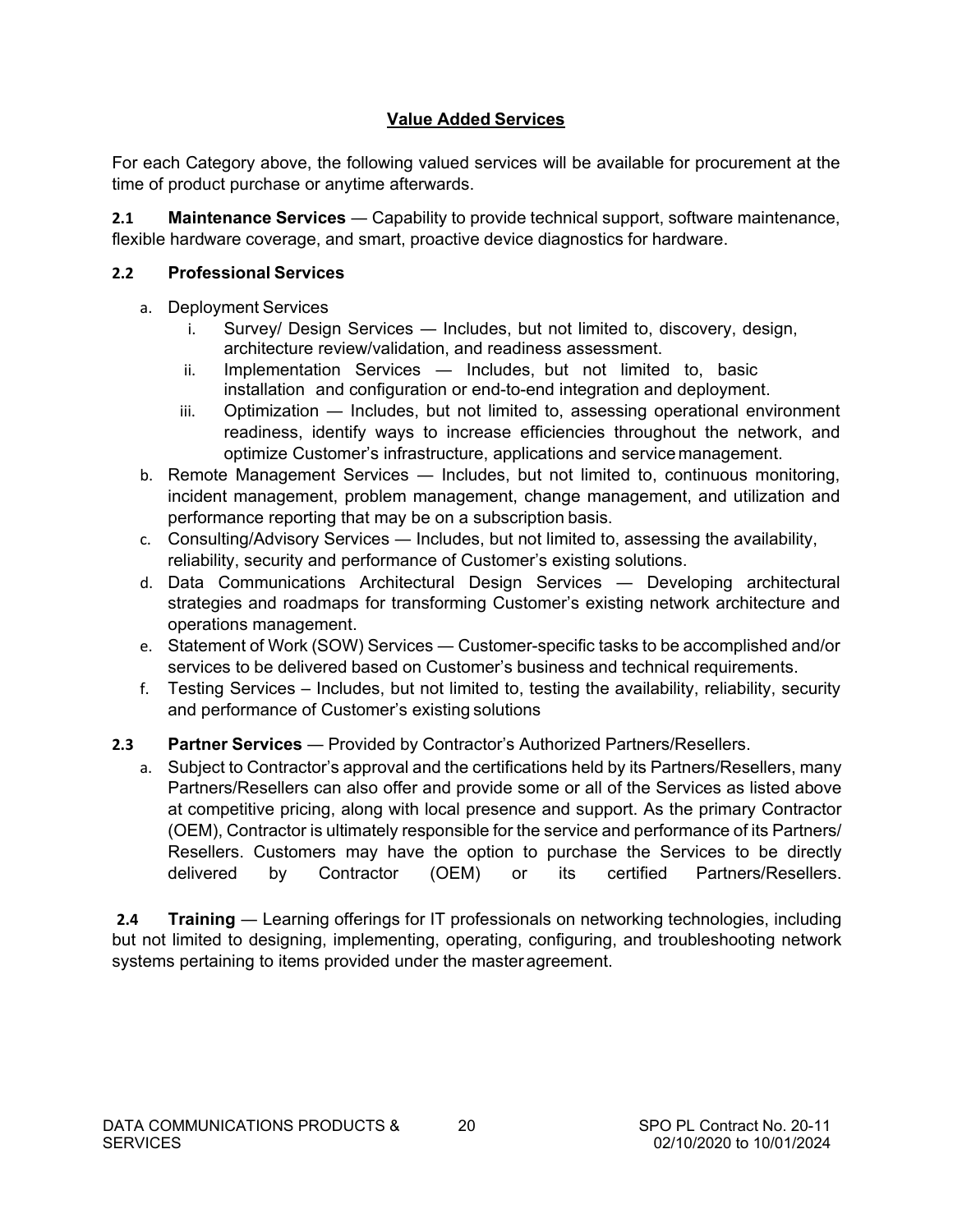# **CONTRACTOR NAME AWARDED BY CATEGORY 11/27/19 – 10/01/24**

<span id="page-22-0"></span>

| <b>Master</b><br>Agreement<br># | Awarded<br><b>Contractor</b>            | <b>Unified</b><br><b>Communications</b> | <b>Networking</b> | Routers, Switches,<br>Security, and<br><b>Storage Networking</b> | <b>Wireless</b> | <b>Facility</b><br>Management,<br>Monitoring,<br>and Control |
|---------------------------------|-----------------------------------------|-----------------------------------------|-------------------|------------------------------------------------------------------|-----------------|--------------------------------------------------------------|
| AR3227                          | Cisco<br>Systems Inc                    | $\pmb{\mathsf{X}}$                      | X                 | X                                                                | X               | X                                                            |
| AR3189                          | Cradlepoint,<br>Inc.                    |                                         | X                 | X                                                                | X               |                                                              |
| AR3230                          | Extreme<br><b>Networks</b><br>Inc       |                                         | X                 | X                                                                | X               |                                                              |
| AR3288                          | Hewlett<br>Packard<br>Enterprise        |                                         | X                 | X                                                                | X               |                                                              |
| AR3232                          | Juniper<br><b>Networks</b><br>(US) Inc  |                                         | X                 | X                                                                |                 |                                                              |
| AR3190                          | <b>NEC</b><br>Corporation<br>of America | X                                       |                   |                                                                  |                 |                                                              |
| AR3229                          | Palo Alto<br>Networks,<br>Inc           |                                         |                   | $\pmb{\mathsf{X}}$                                               |                 |                                                              |

A Contractor may offer products(i.e. white box, artificial intelligence, etc.) under multiple categories so long as the Contractor has received an award for the applicable category it is offering the provided equipment / service. Each category also allows for Internet of Things (IoT) products. These products must be an IoT product that can be deployed within, upon, or integrated into a government agency's physical asset to address government line of business needs. Proposals are expected to include IoT products designed to support common government lines of business in specific subcategories i.e. routers,switches, end points, etc. IoT products can only be provided in categoriesthat the Contractor is awarded in and can include endpoints that support items in that category.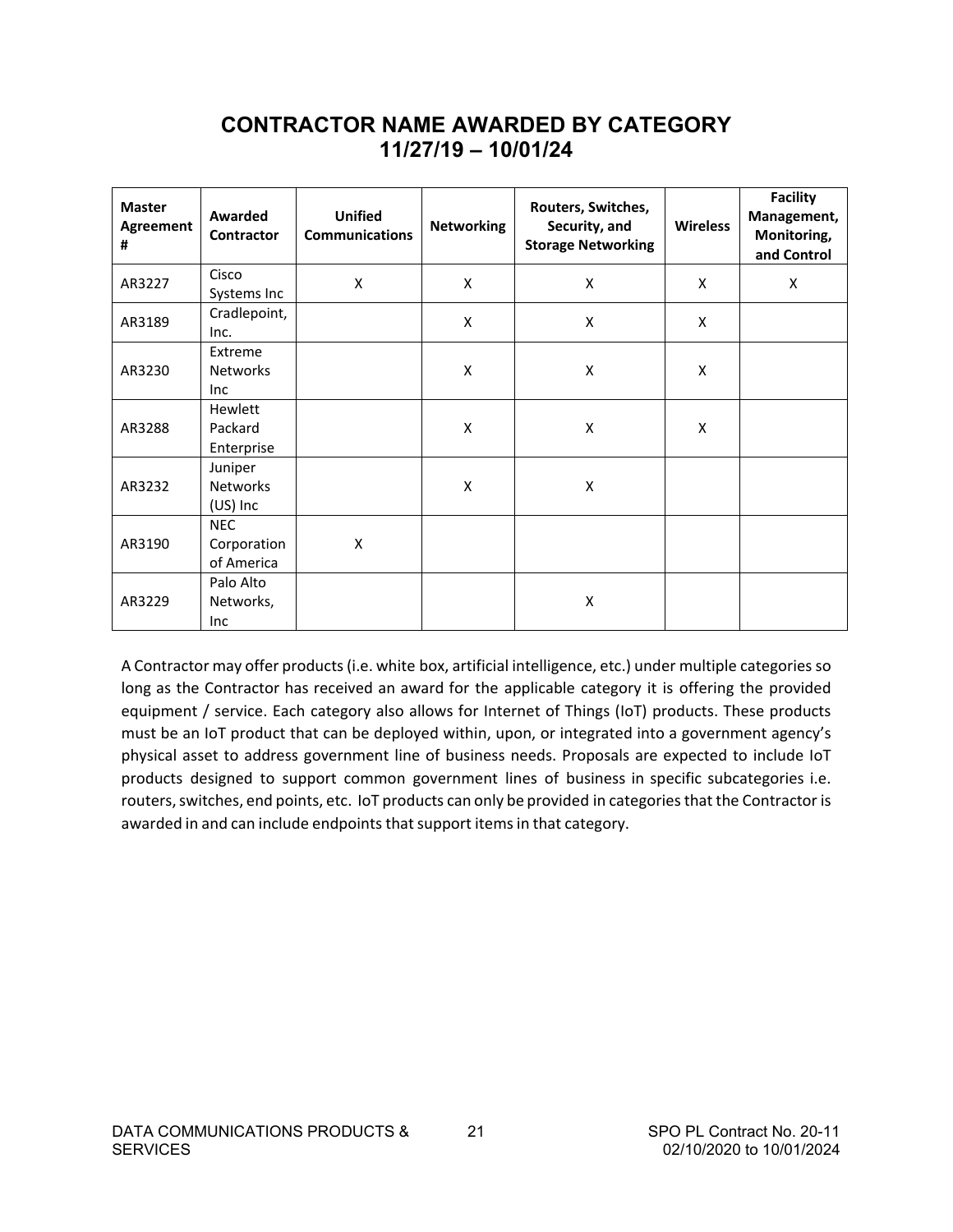#### **AGENCY INSTRUCTIONS – FOR EXPENDITURES**

#### <span id="page-23-0"></span>**FOR ALL EXPENDITURES**

These instructions are to further encourage competition. Agencies shall inform the authorized Contractor or authorized reseller for price quotes in reference to **SPO PL Contract No. 20-11**  *NASPO ValuePoint Data Communications.*

- 1. For purchases under \$5,000:
	- a. Obtain a minimum of one (1) written price quote from a Contractor or authorized reseller.
	- b. Form SPO-010 is optional.
	- c. Award is based on best value.
- 2. For purchases \$5,000 or greater:
	- a. Obtain a written price quote from two or more different Contractors, or
	- b. Select one Contractor that lists two or more authorized resellers and obtain a written price quote from the manufacturer and/or their authorized resellers.
	- c. Complete form SPO-010.
	- d. Award is based on best value.

For ALL Services, including Value Added Services, Professional Services. An Engagement Addendum (EA) and SLA is required. The contractor or its fulfillment partner providing the service shall sign. Download the EA & SLA here: [http://spo.hawaii.gov/wp](http://spo.hawaii.gov/wp-content/uploads/2020/06/Price-List-20-11_EA-and-SLA-v05-11-2022.docx)[content/uploads/2020/06/Price-List-20-11\\_EA-and-SLA-v05-11-2022.docx](http://spo.hawaii.gov/wp-content/uploads/2020/06/Price-List-20-11_EA-and-SLA-v05-11-2022.docx) 

#### **Nail Your Business Case**

- SOW Must Be Complete No Gray Areas! Understand the application and what is in scope and out of scope.
- Clarify Ownership of Tasks and Deliverables
- Do not rely on Generic Definitions
- Document Business Value Expectations
- Define Cost to Manage Risk and Quality

#### **SLA's**

• SLA is a written agreement between both the Purchasing Entity and the Contractor that is subject to the terms and conditions in this Master Agreement and relevant Participating Addendum unless otherwise expressly agreed in writing between the Purchasing Entity and the Contractor. SLAs should include: (1) the technical service level performance promises, (i.e. metrics for performance and intervals for measure), (2) description of service quality, (3) identification of roles and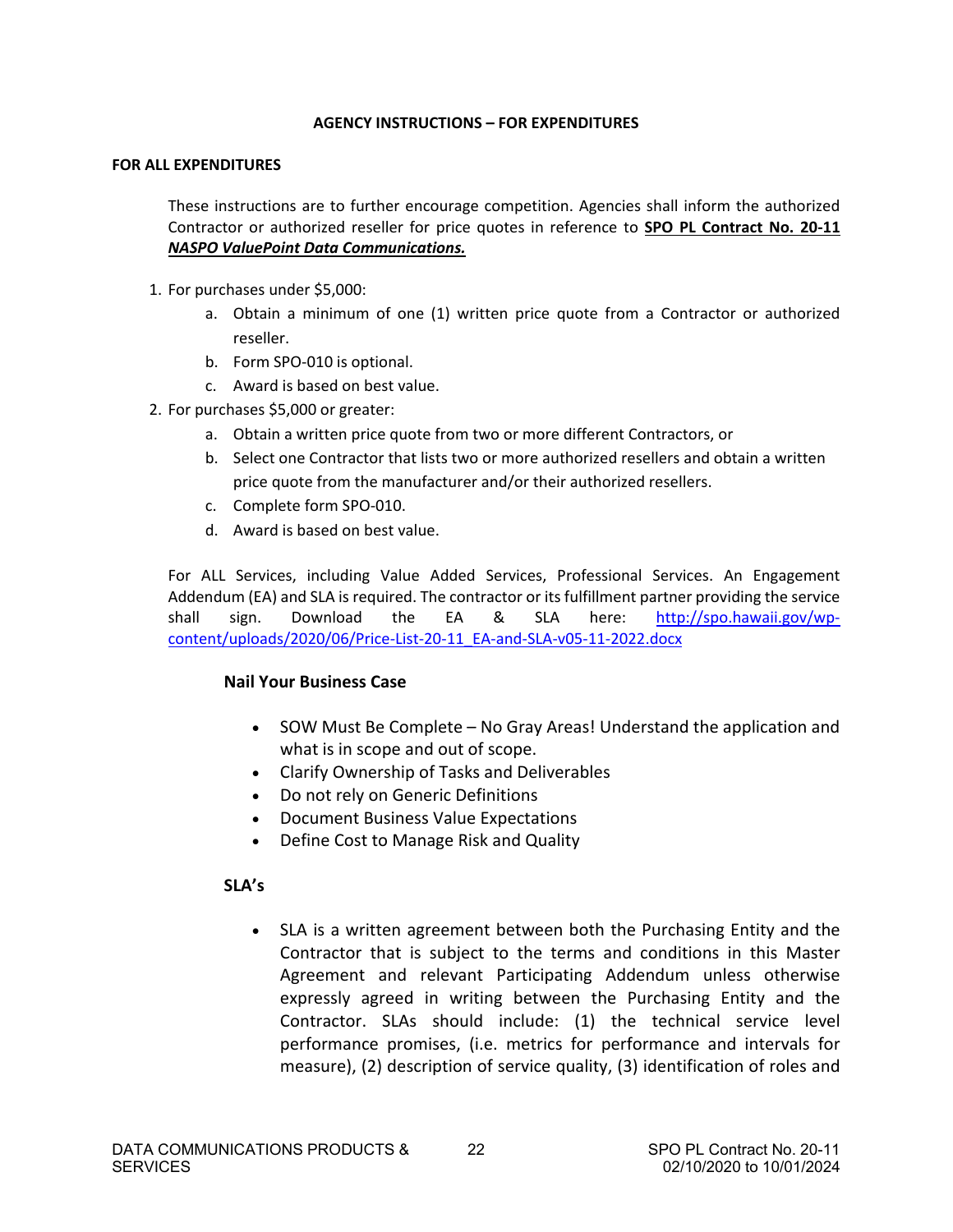responsibilities, (4) remedies, such as credits, and (5) an explanation of how remedies or credits are calculated and issued

- The Master Agreement includes SLA as part of the order of precedence. An SLA is required for all services.
- An SLA does not supersede the Participating Addendum and NASPO Terms and Conditions.
- The CIO needs to evaluate each Master Agreement receiving a service in order to compare services and security standards before making a determination as to which Contractor best meets their program objectives and state laws.

# **SLA cannot be an Afterthought**

- Link to organizations SMART Objectives: Specific, Measurable, Actionable, Relevant and Time- Bound.
- Review SLA(s) and Terms and Conditions included in the NASPO ValuePoint Utah Master Agreement for service commitments, remedies, and penalties. Ensure SLA(s) align with organizational SMART objective and business needs.
- Closely evaluate all Terms and Conditions for SLA(s) exclusions.
- Consider review process for adjustments to SLA(s) over time.

# **Recommendations**

- Clearly define the scope and objectives. Align with expectations of key stakeholders.
- Transition planning should be a part of your strategy.
- Evaluate the comprehensiveness and achievability of the transition plan.
- Jointly manage the transition plan and escalate issues before they become risks.
- Measure and proactively manage transition processes to achieve success.

For Executive Departments, personnel conducting or participating in utilizing this Price/Vendor List Contract is responsible to complete form SPO-010, *Record of Procurement* when an award is for \$5,000 or greater. Form SPO-010 is optional if award is under \$5,000. All non-responsive Contractor(s) and related pertinent information to this procurement shall be notated in Part C. The completed and properly signed (personnel with delegated authority) copy of the SPO-010 shall be kept in the procurement/contract file.

**CONSIDERATION OF QUOTES:** Agencies shall consider all responsive and responsible quotes received. An award shall be made to the Contractor(s) offering the lowest price. If the lowest price does not meet the agencies specification requirement, the award may be made to the vendor(s) whose offer represents the best value to the agency. Best value means the most advantageous offer determined by evaluating and comparing all relevant criteria in addition to price so that the offer meeting the overall combination that best services the agency is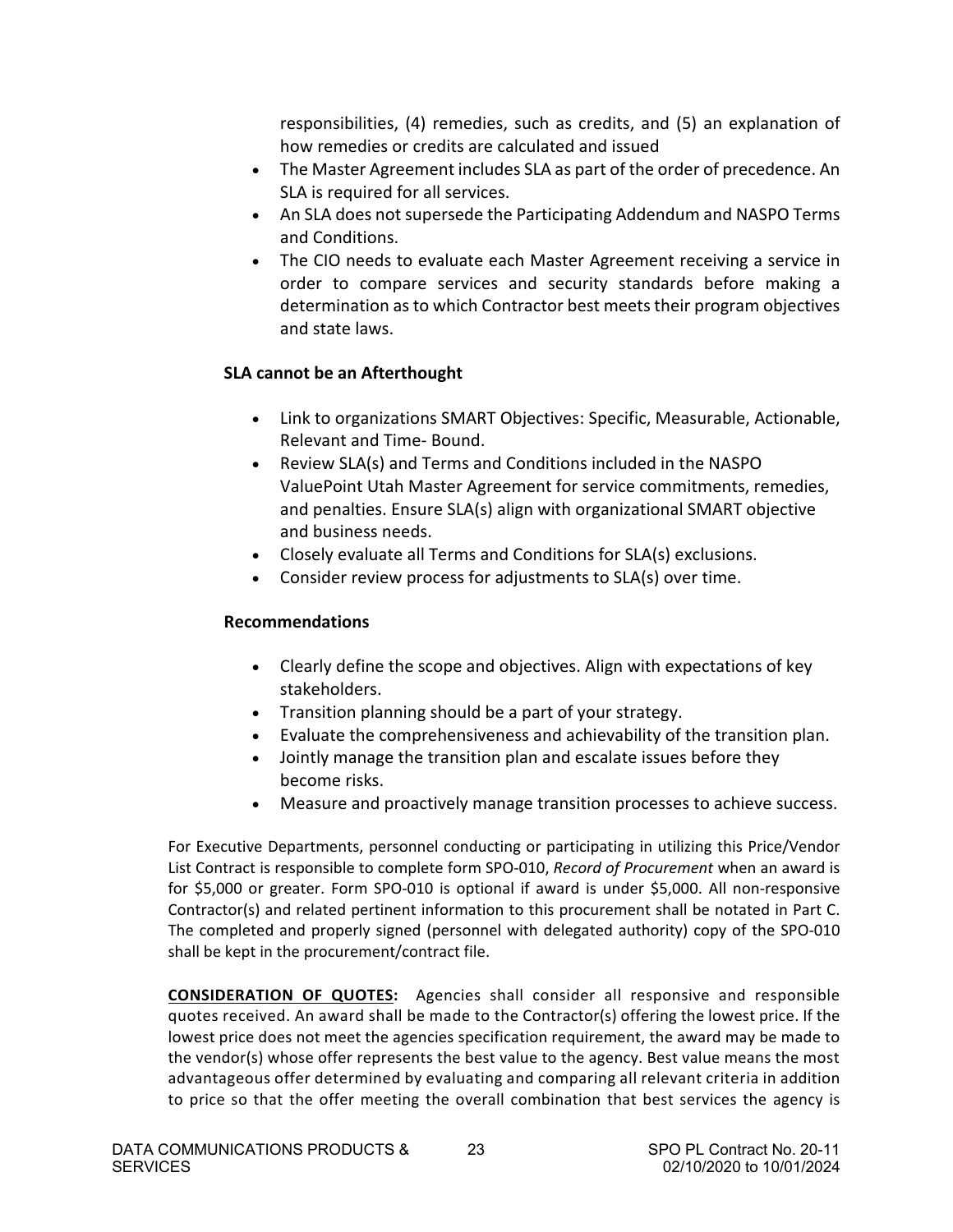selected. These criteria may include, in addition to others, the total cost of ownership, performance, history of the vendor, quality of goods, services, delivery and proposed technical performance.

**FORM SPO-010**, *Record of Procurement* is available on the SPO website: [http://spo.hawaii.gov;](http://spo.hawaii.gov/) click on *Forms* on the SPO homepage.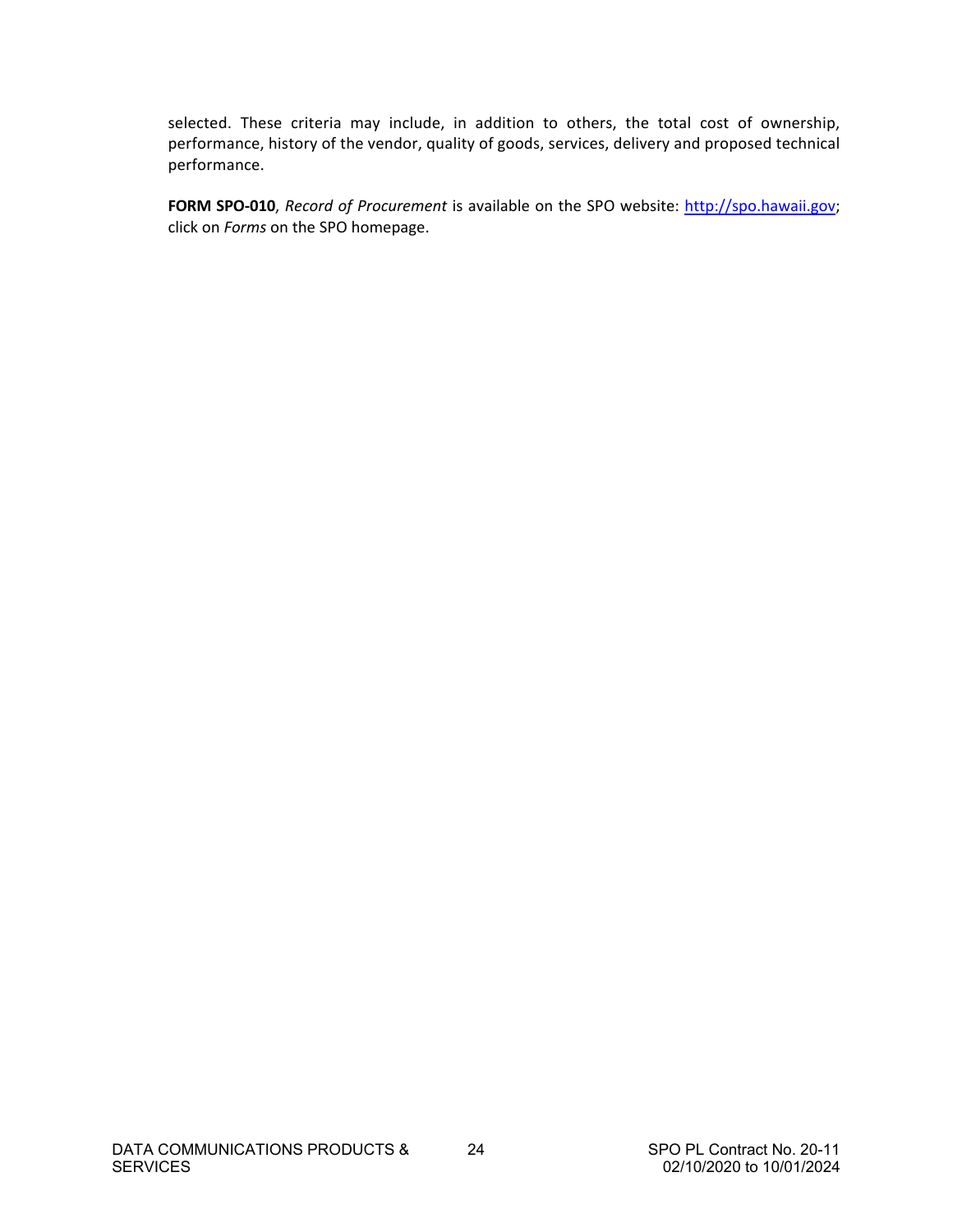# **CONTRACTOR**

# **AND**

# **AUTHORIZED**

# **RESELLERS**

# **CONTACT**

# **INFORMATION**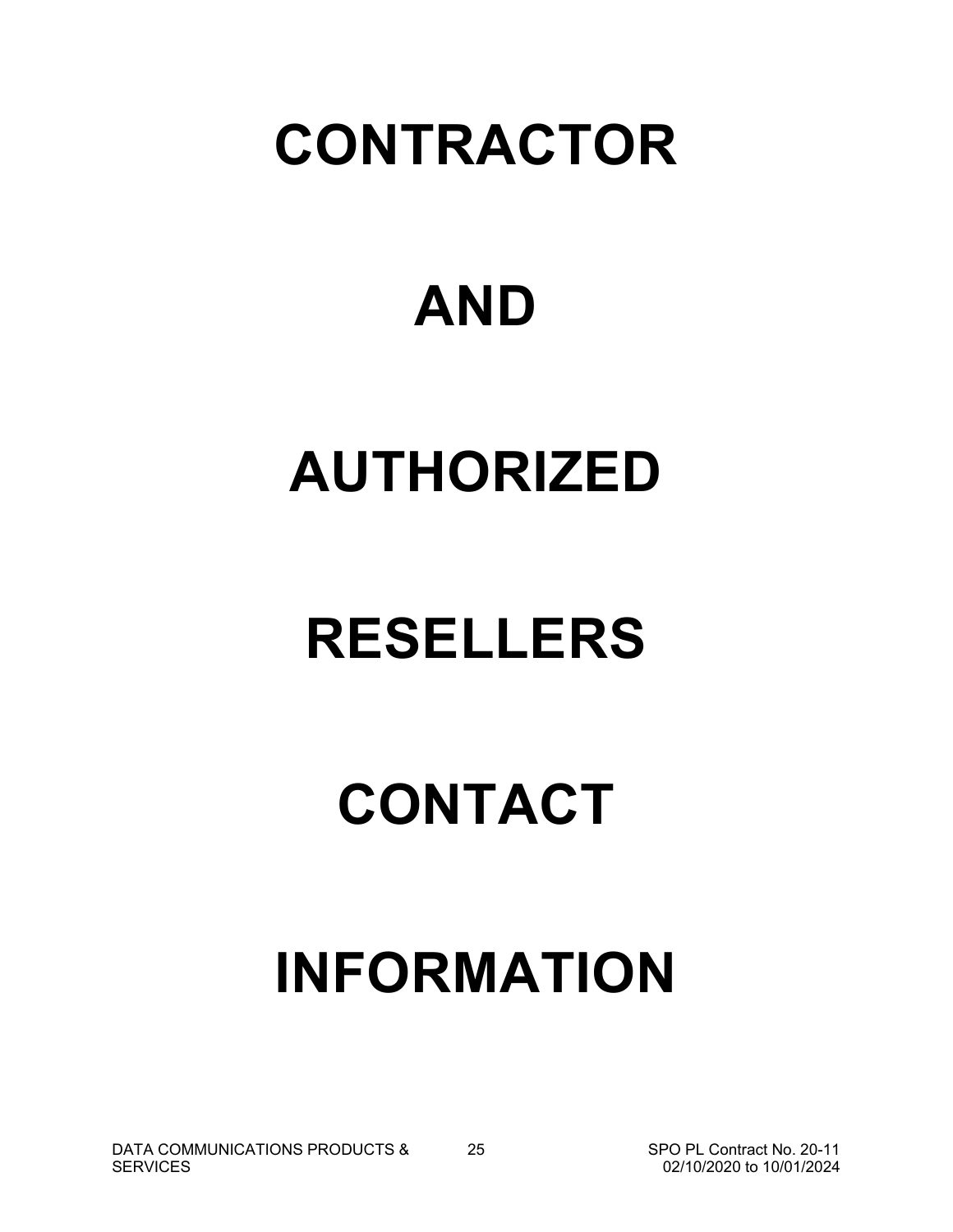# **CISCO SYSTEMS, INC. MASTER AGEEMENT NO. AR3227**

<span id="page-27-0"></span><https://www.naspovaluepoint.org/portfolio/data-communications-2019-2026/cisco-systems-inc/>

#### **For price quotes, contact Cisco Systems, Inc. Authorized Fulfillment Partners. Payments are made to Cisco's Authorized Fulfillment Partners.**

#### **CISCO SYSTEMS, INC.**

Contact: Angela Eberhardt (Contact Angela for Cisco questions) Phone: (408) 894-7296 Email: ankim@cisco.com

**PRICING**

Go to: <https://www.naspovaluepoint.org/portfolio/data-communications-2019-2026/cisco-systems-inc/>Click on: "Cisco Price Catalog"

#### **AUTHORIZED FULFILLMENT PARTNERS:**

#### **Century Computers, Inc. dba Pacxa Holding**

1000 Bishop Street, STE 701 Honolulu, HI 96813 Vendor Code: 22012202 Contact: [Sales@pacxa.com](mailto:Sales@pacxa.com) Phone: (808) 791-5957 Email: [naspo@pacxa.com](mailto:naspo@pacxa.com)

#### **EVO DC, LLC dba VPLS**

Dept LA 25225 Pasadena, CA 91185-5185 Vendor Code: 35762000 Contact: Hawaii Sales Team Phone: (714) 222-0633 Email: [quotes@vpls.com](mailto:quotes@vpls.com)

#### **Iron Bow Technologies, LLC**

PO Box 826474, Philadelphia, PA 19182 Vendor Code: 32765000 Contact: Jodie Vaughn Phone: (703) 674-5283 Email: [PacRimSales@IronBow.com](mailto:PacRimSales@IronBow.com)

#### **Prosis Hawaii, LLC**

905 Kalanianaole Hwy SPC 2303, Kailua, HI 96734 Vendor Code: 32976900 Contact: Jerry Denton Phone: (808) 457-3071 Email: jerry.denton@prosishawaii.com

#### **Presidio Networked Solutions LLC**

PO Box 822169, Philadelphia, PA 19182-2169 Vendor Code: 35793701 Contact: Rebecca Reese Phone: (503) 594-0368 Email: [rreese@presidio.com](mailto:rreese@presidio.com)

#### **CVE Technologies Group, Inc.**

1338 S. Gustin Rd, Salt Lake City, UT 84104 Vendor Code: 35864600 Contact: Mike Merrill Phone: (808) 650-2670 Email: [mike.merrill@cvetech.com](mailto:mike.merrill@cvetech.com)

#### **Hawaiian Telcom, Inc.**

1177 Bishop Street, Suite 12, Honolulu, HI 96813 Vendor Code: 28923607 Contact: Stephanie Saxton Phone: (808) 546-4808 Email: Stephanie.Saxton@hawaiiantel.com

#### **vCORE Technology Partners LLC**

1355 N. Scottsdale Road Ste 140, Scottsdale, AZ 85257 Vendor Code: 34772400 Contact: Parker Leavitt Phone: (602) 206-0226 Email: parker.leavitt@vcoretec.com

#### **Sirius Computer Solutions, Inc.**

10100 Reunion Pl. Ste 500, San Antonio, TX 78216 Vendor Code: 30172201 Contact: PJ Byrd Phone: (210) 369-0617 Email: [phyllis.byrd@siriuscom.com](mailto:phyllis.byrd@siriuscom.com)

#### **World Wide Technology, LLC**

PO Box 957653, St. Louis, MO 63195-7653 Vendor Code: 35473900 Contact: Carol Harting Phone: (314) 995-6103 or (800) 432-7008 Email: [Hawaii.naspo@wwt.com](mailto:Hawaii.naspo@wwt.com) or [carol.harting@wwt.com](mailto:carol.harting@wwt.com)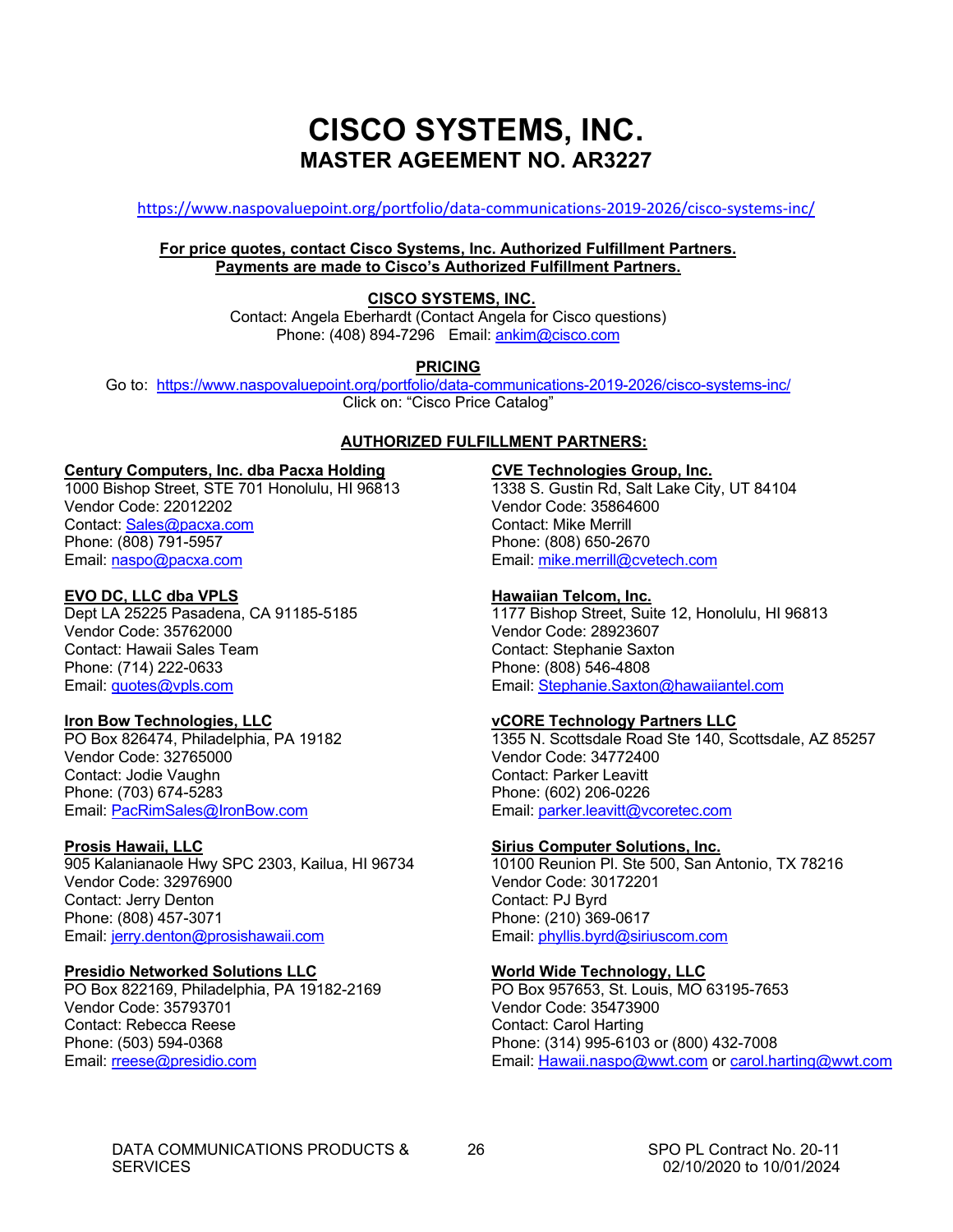# **CRADLEPOINT, INC. MASTER AGEEMENT NO. AR3189**

#### <https://www.naspovaluepoint.org/portfolio/data-communications-2019-2026/cradlepoint-inc/>

#### **For price quotes, contact CradlePoint's Authorized Resellers. Payments are made to CradlePoint's Authorized Resellers.**

**PRICING**: Click on the Master Price List from the NASPO URL.

**Cradlepoint Company Information** Stephanie Wildman, CPPB Phone #: (208) 493-5040 Email: [Stephanie.Wildman@cradlepoint.com](mailto:Stephanie.Wildman@cradlepoint.com) 

#### **AUTHORIZED FULFILLMENT PARTNERS**

#### **VPLS Solutions LLC**

1744 W. Katella Ave, Ste 250 Orange, CA 92867 Vendor Code: 35479100 Contact: Mike Wysocki Phone: (310) 502-6044 Email[: mwysocki@vplssolutions.com](mailto:mwysocki@vplssolutions.com) 

**World Wide Technology LLC** 60 Weldon Pkwy St. Louis, Missouri 63040 Vendor Code: 35473900 Contact: Carol Harting Phone: (314) 995-6103 Email: [carol.harting@wwt.com](mailto:carol.harting@wwt.com) **Technology Integration Group (TIG)** 10240 Flanders Court San Diego, CA 92121 Vendor Code: 25604800 Contact: Roland Yee Phone: (808) 524-6552 x1562 Email: [contractadmin@tig.com](mailto:contractadmin@tig.com)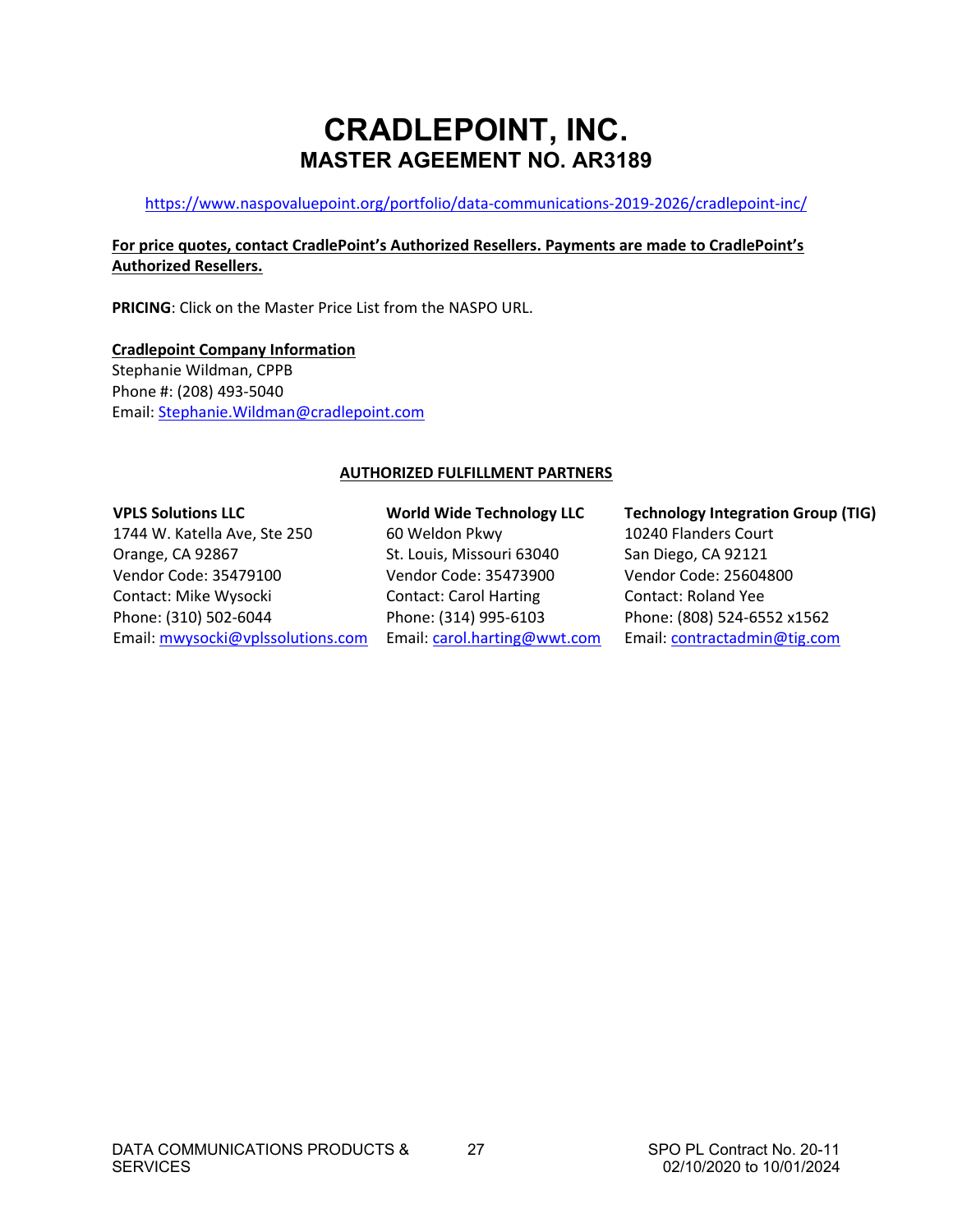# **EXTREME NETWORKS INC MASTER AGREEMENT NO. AR3230**

<span id="page-29-0"></span><https://www.naspovaluepoint.org/portfolio/data-communications-2019-2026/extreme-networks/>

#### **For price quotes, contact Extreme Network Inc or its Authorized Resellers. Payments are made to Extreme Network Inc or its Authorized Resellers.**

**PRICING**: Click on the Master Price List from the NASPO URL.

**Extreme Networks Company Information**: Michael Swierk Phone: (603) 952-5221 Email: [mswierk@extremenetworks.com](mailto:mswierk@extremenetworks.com)

#### **AUTHORIZED FULFILLMENT PARTNERS**

#### **Sirius Computer Solutions Inc**

10100 Reunion Place, Suite 500 San Antonio, TX 78216 Vendor Code: 30172201 Contact: Phyllis Byrd Phone: (210) 369-0617 Email: [phyllis.byrd@siriuscom.com](mailto:phyllis.byrd@siriuscom.com)

## **World Wide Technology LLC**

1 World Wide Way St. Louis, MO 63146 Vendor Code: 35473901 Contact: Michael Hicks Phone: (808) 539-3567 or (253) 820-9962 Email: [Michael.Hicks@wwt.com](mailto:Michael.Hicks@wwt.com)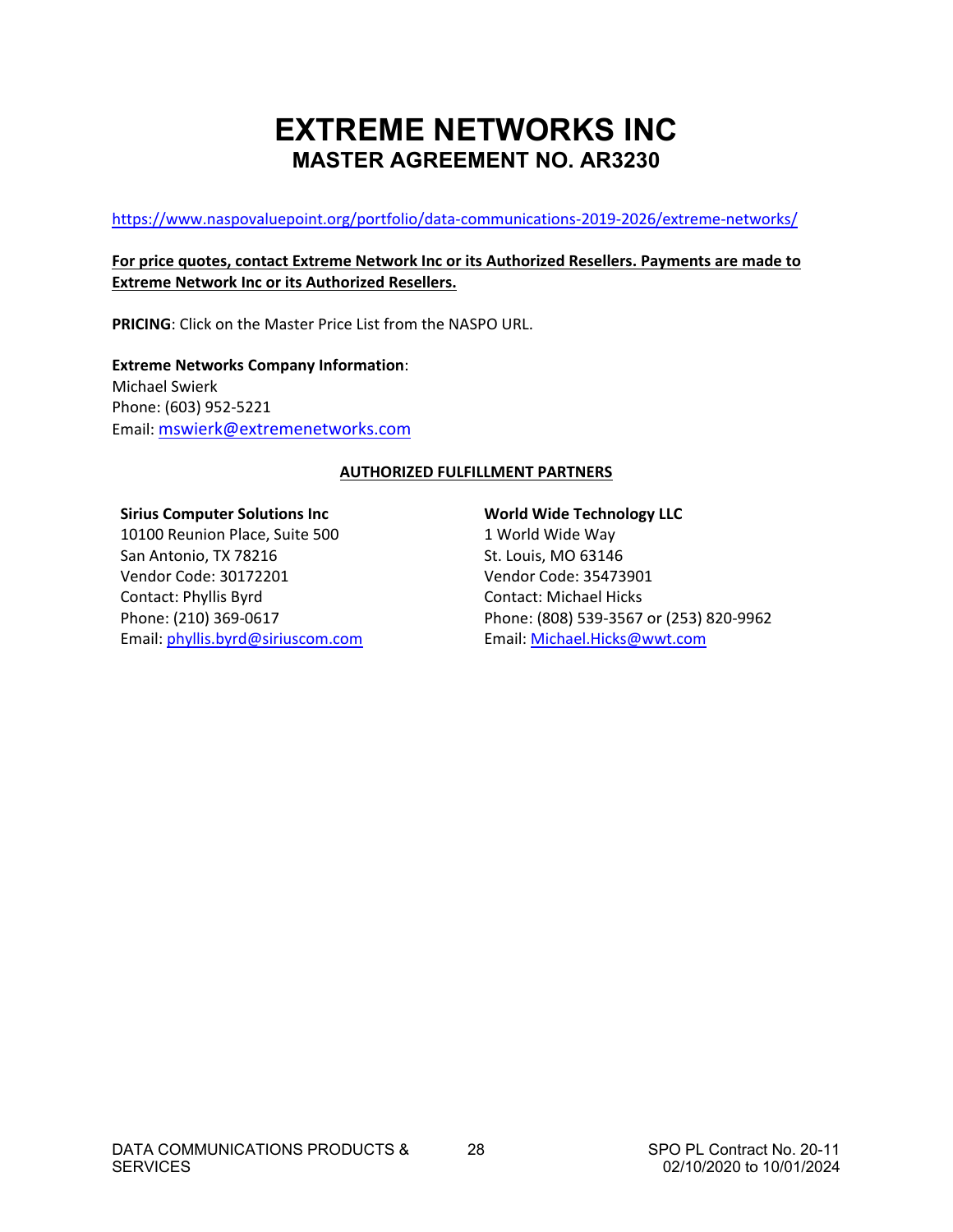# **HEWLETT PACKARD ENTERPRISE COMPANY MASTER AGREEMENT NO. AR3228**

[https://www.naspovaluepoint.org/portfolio/data-communications-2019-2026/hewlett-packard](https://www.naspovaluepoint.org/portfolio/data-communications-2019-2026/hewlett-packard-enterprise-company/)[enterprise-company/](https://www.naspovaluepoint.org/portfolio/data-communications-2019-2026/hewlett-packard-enterprise-company/)

#### HPE Website[: www.hpe.com/buy/DataComm-HI](http://www.hpe.com/buy/DataComm-HI)

### **For price quotes, contact HPE's Authorized Resellers. Payments are made to HPE's Authorized Resellers.**

**PRICING**: Click on: "Hewlett Packard Price File".

**HPE**  Nancy Schwarz State, Local and Education Contract Management Phone No: (480) 636-0267 Email: [nancy.schwarz@hpe.com](mailto:nancy.schwarz@hpe.com)

#### **AUTHORIZED FULFILLMENT PARTNERS**

| <b>Mainline Information Systems, Inc.</b> | <b>NxTech Systems, LLC</b>           | PC Specialists, Inc.         |
|-------------------------------------------|--------------------------------------|------------------------------|
| PO Box 11407 Dept #1659                   | 1050 Bishop St #274                  | 7810 Trade St                |
| Birmingham, AL 35246-1659                 | Honolulu, HI 96813                   | San Diego, CA 92121-2445     |
| Vendor Code: 32414101                     | Vendor Code: 30712201                | Vendor Code: 25604802        |
| Contact: Dave Johnson                     | Contact: Lester Morikawa             | Contact: Todd Federman       |
| Phone: (978) 985-2719                     | Phone: (808) 457-1358                | Phone: (808) 524-6652 x2027  |
| Email: dave.johnson@mainline.com          | Fax: (808) 548-0202                  | Fax: (808) 536-2845          |
|                                           | Email: Imorikawa@nxtechsystems.com   | Email: todd.federman@tig.com |
|                                           |                                      |                              |
|                                           |                                      |                              |
| <b>CDW Government</b>                     | <b>Sirius Computer Solutions Inc</b> | <b>VPLS Solutions LLC</b>    |
| 200 N. Milwaukee Ave                      | 900 Fort Street, Suite 1730          | 150 Hoolapa St               |
| Vernon Hills, IL. 60061                   | Honolulu HI 96813                    | <b>Kihei, HI 96753</b>       |
| <b>Vendor Code:</b>                       | <b>Vendor Code:</b>                  | <b>Vendor Code:</b>          |
| Contact: Jumana Dihu                      | Contact: Neal Isaacs                 | Contact: Mike Wysocki        |
| Phone: (312) 547-2495                     | Phone: 808-987-1127 or 808-326-7902  | Phone: 310-502-6044          |
| Email: jumdihu@cdw.com                    | Email: neal.isaacs@siriuscom.com     | Email: mwysocki@vpls.com     |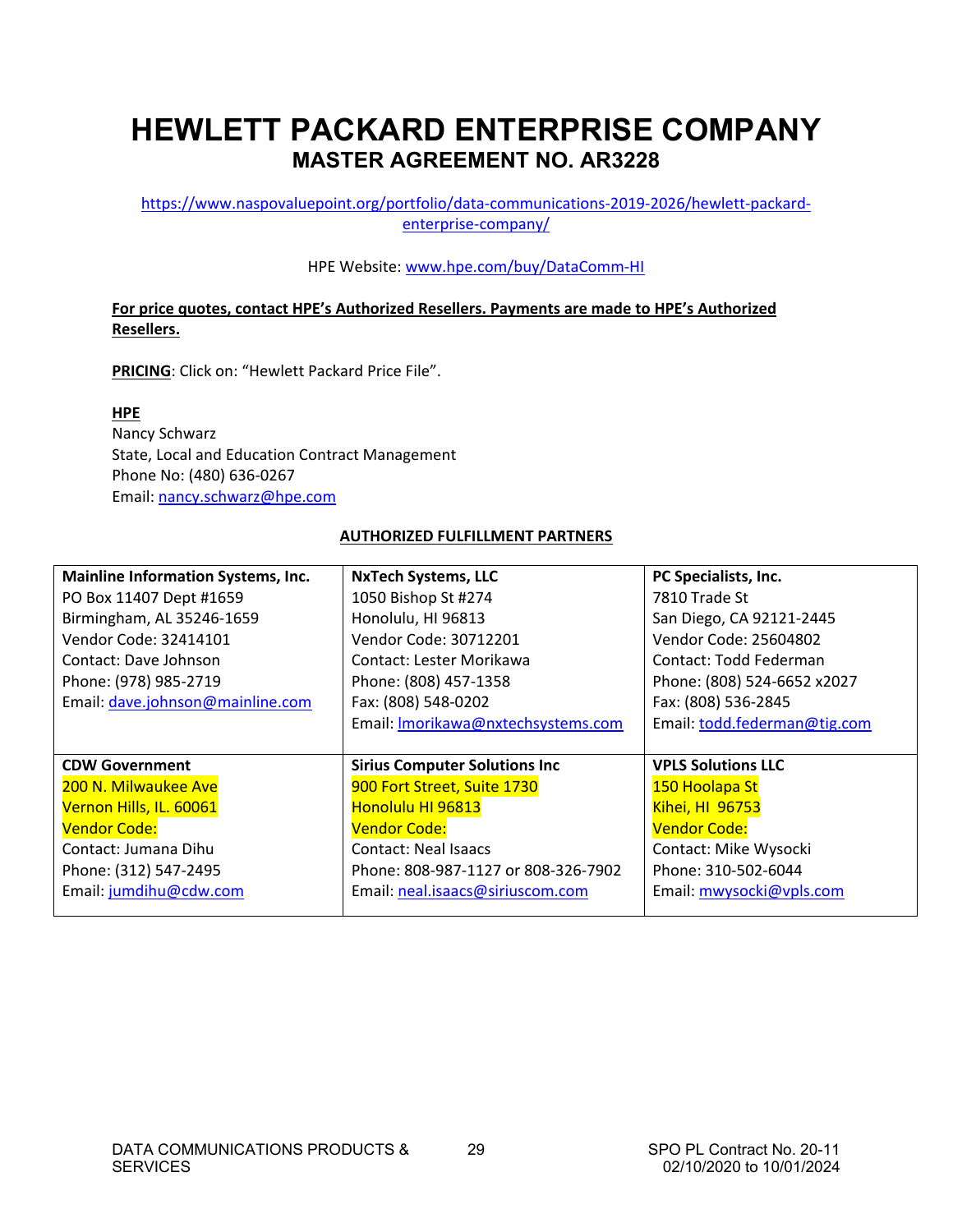# **JUNIPER NETWORKS (US) INC MASTER AGREEMENT NO. AR3232**

<span id="page-31-0"></span><https://www.naspovaluepoint.org/portfolio/data-communications-2019-2026/juniper-networks-us-inc/>

#### **For price quotes, contact Juniper Networks (US) Inc's authorized resellers. Payments are made to Juniper Networks (US) Inc's authorized resellers.**

**PRICING: Click on "Juniper Price File"**

**Juniper Networks (US) Inc** Roxanne Bieniek Phone No.: (978) 589-0636 Email: [rbieniek@juniper.net](mailto:rbieniek@juniper.net)

#### **AUTHORIZED FULFILLMENT PARTNERS**

#### **SHI International Corp**

PO Box 952121 Dallas, TX 75395-2121 Vendor Code: 319284-00 Contact: Elton Juter Phone: (808) 215-1037 Email: [elton\\_juter@shi.com](mailto:elton_juter@shi.com)

#### **Technology Integration Group (TIG)** PO Box 85244 San Diego, CA 92186-5244 Vendor Code: 255997-02 Contact: Jerrie Doss Phone: (858) 566-1900 x2314 Email[: contractadm@tig.com](mailto:contractadm@tig.com)

#### **Mainline Information Systems Inc**

PO Box 11407, Dept #1659 Birmingham, AL 35246-1659 Vendor Code: 324141-01 Contact: Brian Houlihan Phone: (619) 818-2133 Email[: brian.houlihan@mainline.com](mailto:brian.houlihan@mainline.com)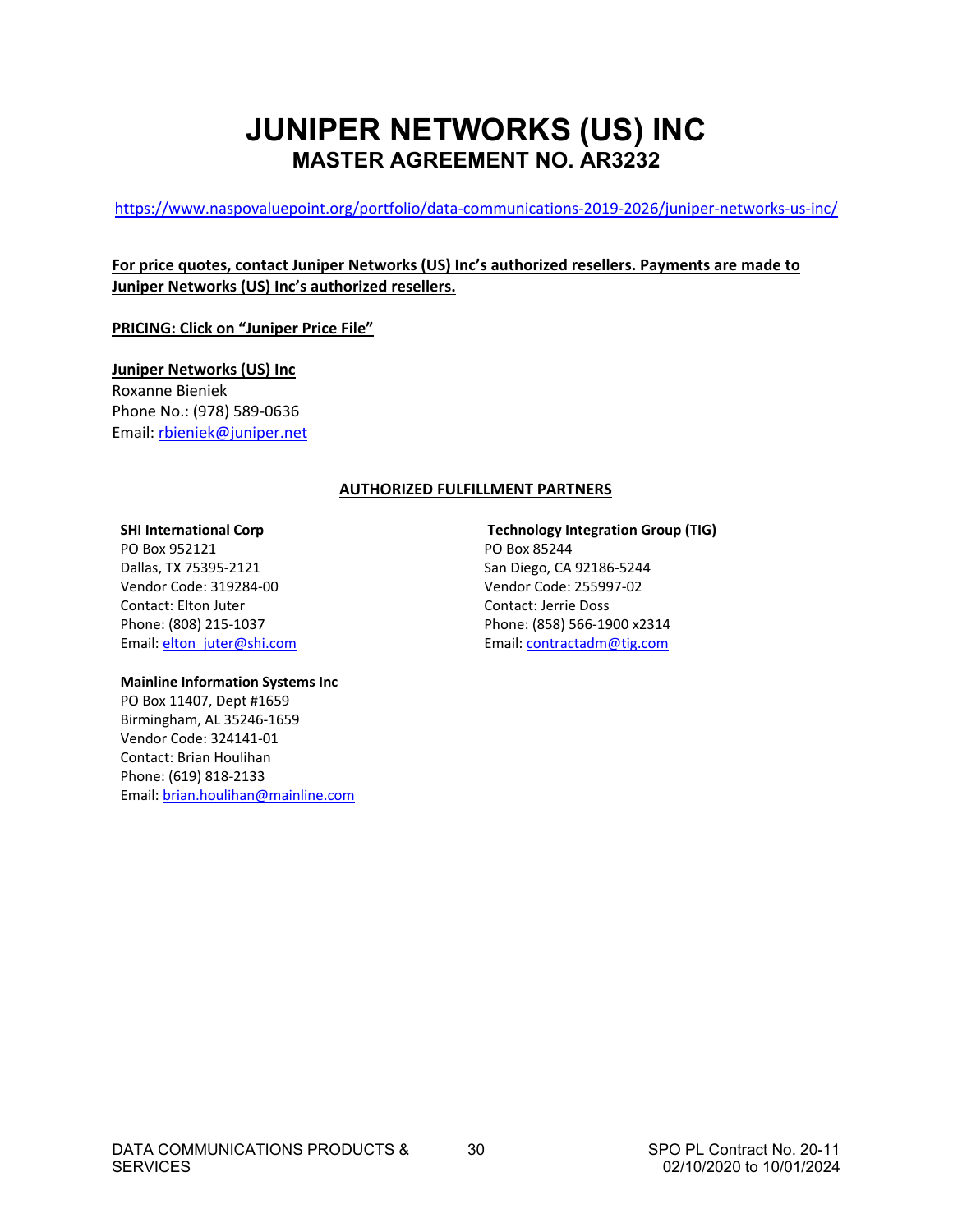# **NEC CORPORATION OF AMERICA MASTER AGREEMENT NO. AR3190**

#### [https://www.naspovaluepoint.org/portfolio/data-communications-2019-2026/nec-corporation-of](https://www.naspovaluepoint.org/portfolio/data-communications-2019-2026/nec-corporation-of-america/)[america/](https://www.naspovaluepoint.org/portfolio/data-communications-2019-2026/nec-corporation-of-america/)

#### **For price quotes, contact NEC Corporation of America or its authorized resellers. Payments are made to NEC Corporation of America or its authorized resellers.**

**PRICING**: Click on: "Detailed Price Catalog".

#### **NEC Corporation of America**  Lockbox 22529

22529 Network Place Chicago, IL 60673-1225 Vendor Code: 355698-00 Lainey Gordon Phone No: (214) 262-3711 Email: [lainey.gordon@necam.com](mailto:lainey.gordon@necam.com)

#### **AUTHORIZED FULFILLMENT PARTNERS**

#### **Hawaiian Telcom Services Company Inc**

1177 Bishop Street Honolulu HI 96813 Vendor Code: 28923607 Contact: Rommel Aczon Phone: 808-546-3342 Email: [rommel.aczon@hawaiiantel.com](mailto:rommel.aczon@hawaiiantel.com)